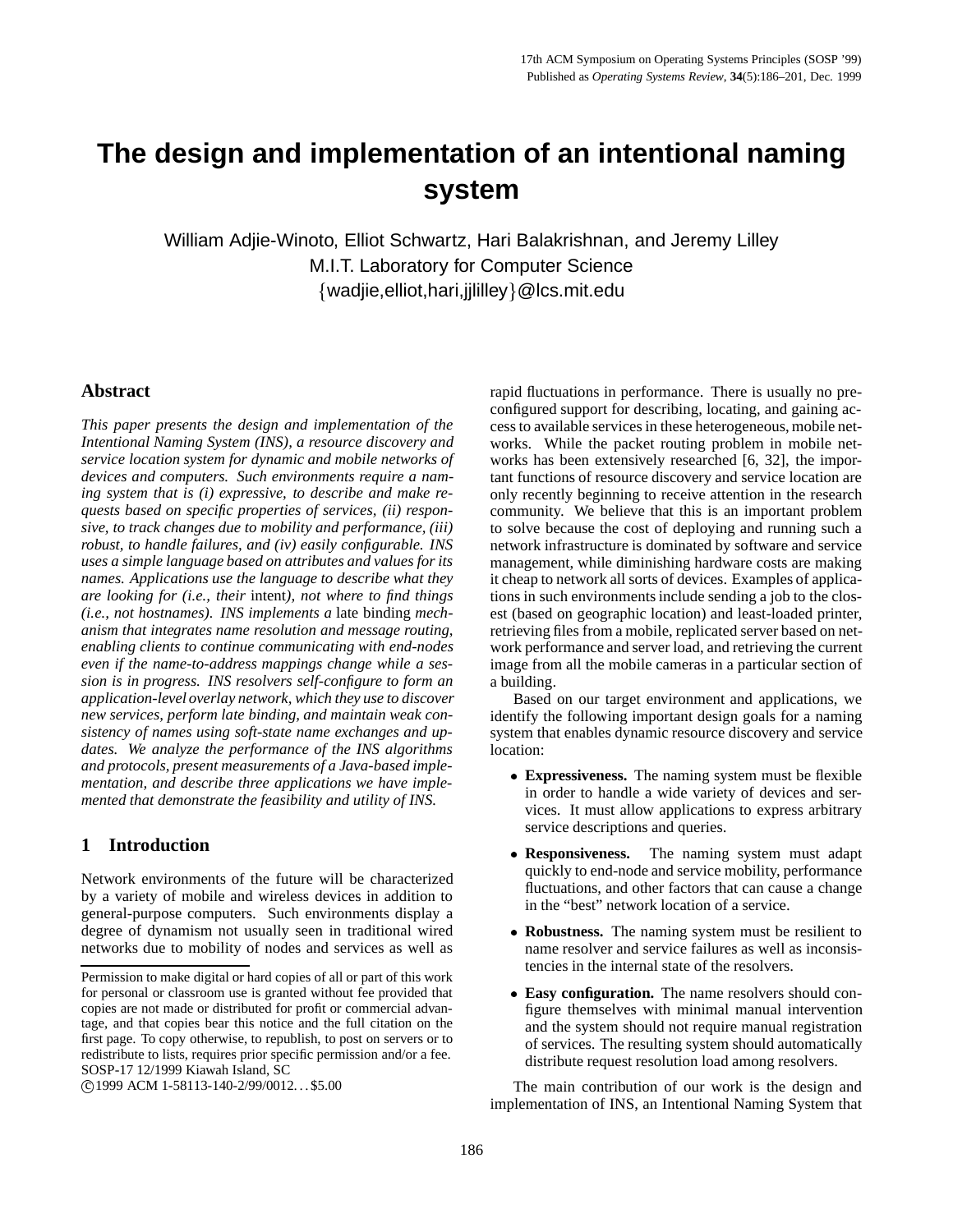meets the above goals. Because applications in our environment (as in many distributed environments) often do not know the best network location that satisfies their needs for information or functionality, we argue in favor of an *intentional* naming scheme and resolution architecture in which applications describe *what* they are looking for, not *where* to find it. Name resolvers in the network route requests to the appropriate locations by maintaining a mapping between service descriptions and their network locations.

INS achieves expressiveness by using an intentional name language based on a hierarchy of attributes and values, allowing nodes that provide a service to precisely describe what they provide and consumers to easily describe what they require. Names based on attributes and values have been suggested before in other contexts [5, 7, 13, 45] and we draw upon previous work in this area in designing our naming language. While several complex query languages based on attributes and values exist in the literature, ours is particularly simple and has a small set of commonly used operators, which makes it lightweight and easy to implement even on impoverished devices. We also design the INS resolution architecture to be independent of the specific language used to perform queries, so that it can also be used in the context of other service description languages.

An important characteristic of our target environment is mobility, where the network location (e.g., IP address) of an end-node changes. *Node mobility* may occur due to physical mobility or when a node changes the network used to communicate (e.g., changing from an wired Ethernet to a radio frequency network). Another form of mobility is *service mobility,* where the network addresses of a service does not change, but the end-nodes mapping to a service change because of a change in the values of the attributes sought by clients. In addition, our environment is dynamic because of performance fluctuations—as the load on service nodes and paths in the network changes, so does the location of the best node to serve each client request. Hence, INS should reflect performance changes in the results of name resolution.

In INS, clients use an intentional name to request a service without explicitly listing the end-node(s) that ultimately serve the request. This "level of indirection" provided by an intentional name allows applications to seamlessly continue communicating with end-nodes even though the mapping from name to end-node addresses may change during the session, transparent to the client. Thus, INS supports mobile applications, which use intentional names rather than IP addresses.

INS achieves responsiveness by *integrating* name resolution and message routing, operations that have traditionally been kept separate in network architectures. INS applications benefit from this abstraction using a *late binding* option, where the binding between the intentional name and network location(s) is made at message delivery time rather than at request resolution time. This binding is "best-effort" since INS provides no guarantees on reliable message delivery. Thus, INS uses an intentional name not only to locate services, but also to route messages to the appropriate endpoints. This integration leads to a general method for performing application-level routing using names, effected by applications including data with the name resolution query.

Our integrated routing and resolution system provides two basic types of message delivery service using late binding. An application may request that a message be delivered to the "optimal" service node that satisfies a given intentional name, called *intentional anycast*. Here, the metric for optimality is application-controlled and reflects a property of the service node such as current load. A second type of message delivery, *intentional multicast,* is used to deliver data to *all* service nodes that satisfy a given name, for example, the group of sensors that have all recorded sub-zero temperatures. These two delivery services allow INS to achieve *application-level* anycast and multicast.

In keeping with the end-to-end principle [37], we leave the underlying network-layer addressing and routing of the IP architecture unchanged. Rather, our approach to providing these services is to layer them as an overlay network over unicast IP. The only network layer service that we rely upon is IP unicast, which is rapidly becoming ubiquitous in mobile and wireless environments<sup>1</sup>.

Another reason for leaving the core infrastructure unmodified is that often, a network-layer service does not perfectly match the requirements of the application at hand. Indeed, performing anycast on a specific network-layer criterion such as hop-count, network latency or available bandwidth, is ineffective from the point of view of many applications because it does not optimize the precise metric that applications require. For example, a network-layer anycast [31] to find the "best" printer on a floor of a building cannot locate the *least-loaded* printers. To remedy this, INS allows intentional anycast based on *application-controlled* metrics, where resolvers select the least value according to a metric that is meaningful to and advertised by applications.

Despite allowing application-controlled routing metrics, INS presents a simple and well-defined service model for intentional anycast and multicast. In contrast to the active networks architecture [41, 46] and their naming counterpart, ActiveNames [43], where arbitrary code and services may be injected into the data path to customize the functions of an IP router or name resolver, INS resolvers do not run arbitrary code nor embed any application-specific semantics in the routing and resolution architecture. Instead, our system relies on structured names to express application parameters. This decision to leave IP unicast unmodified is based on the difficulties encountered in deploying other IP extensions, for example, IP multicast [12], guaranteed services [10], and more recently, active IP networks [46]. In this sense, one may view the INS architecture as similar in philosophy to application-level anycast [3] and Web server selection, which have recently gained in popularity.

INS uses a decentralized network of resolvers to discover names and route messages. To ease configuration, INS resolvers self-configure into an application-level overlay network and clients can attach to any of them to resolve their requests and advertise services. These resolvers use *softstate* [9] periodic advertisements from services to discover

<sup>&</sup>lt;sup>1</sup> Note that we do not rely on Mobile IP [32] in INS.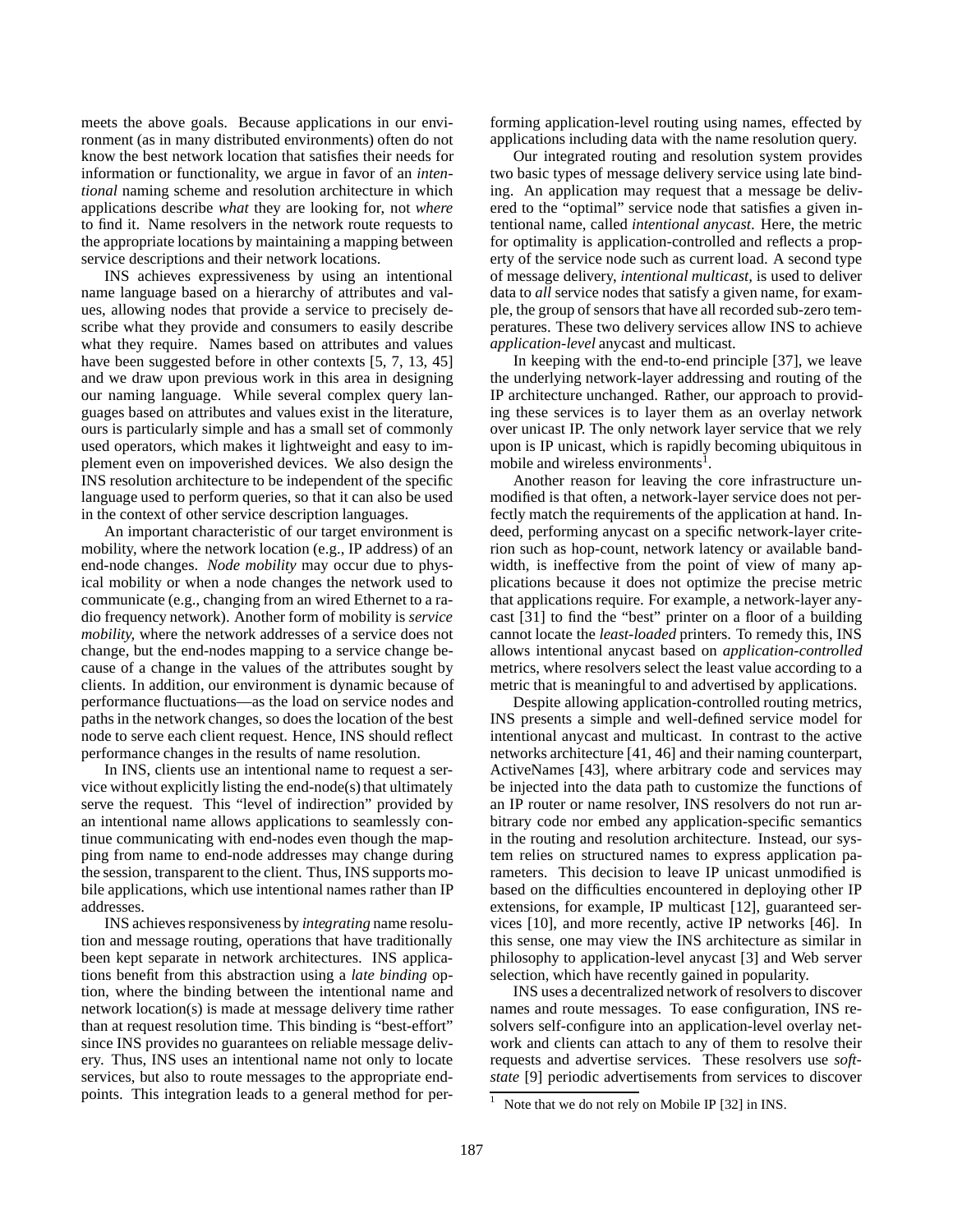names and delete entries that have not been refreshed by services, eliminating the need to explicitly de-register a service. This design gracefully handles failures of end-nodes and services. They also implement load-balancing and loadshedding algorithms, which allows them to scale well to several thousand services.

The INS resolution architecture presented in this paper makes three key contributions: (i) it integrates resolution and routing, allowing applications to seamlessly handle node and service mobility, and provides flexible group communication using an intentional name as the group handle; (ii) its resolvers self-configure into an overlay network and incorporate load-balancing algorithms to perform well; and (iii) it maintains weak consistency amongst replicated resolvers using soft-state message exchanges. These features distinguish it from other service discovery proposals made in the recent past, including the IETF Service Location Protocol (SLP) [44, 33], Sun's Jini service discovery [21], the Simple Service Discovery Protocol [19], universal plug-andplay [42], and Berkeley's service discovery service [11].

An important feature of our architecture is its potential for incremental and easy deployment in the Internet, without changing or supplanting the existing Internet service model. INS is intended for dynamic networks on the order of several hundred to a few thousand nodes, many of which could be mobile (e.g., inside a single administrative domain, building, office or home network). We note, however, that the architecture presented in this paper is not directly applicable in the wide-area Internet. We are currently developing a wide-area architecture to complement this intra-domain INS architecture. However, despite this cautionary note, our performance results show that our resolution algorithms and load-balancing strategies permit a network of INS resolvers to scale to several thousand names and services. Our experimental results show that the time to discover new names is on the order of tens of milliseconds. We find that the time to process name updates is the performance bottleneck in many cases, and describe a technique to partition the namespace amongst resolvers to alleviate this problem.

To demonstrate the utility of INS, we describe its programming interface and the implementation of three applications: *Floorplan*, a map-based service discovery tool for location-dependent services, *Camera*, a mobile camera network for remote surveillance, and *Printer*, a load-balancing printer utility that sends user print requests to the best printer based on properties such as physical location and load. These applications use the INS API and support for mobility, group communication, and service location, gaining these benefits without any other pre-installed support (e.g., Mobile IP [32], IP multicast [12], SLP [44], etc.) for these features.

The rest of this paper is organized as follows. We describe the INS architecture in Section 2, the API and some applications in Section 3, our implementation in Section 4, its performance in Section 5, related work in Section 6, and our conclusions in Section 7.

#### **2 System architecture**

INS applications may be *services* or *clients*: services provide functionality or data and clients request and access these. *Intentional Name Resolvers (INRs)* route client requests to the appropriate services, implementing simple algorithms and protocols that may be implemented even on computationally impoverished devices. Any device or computer in an *ad hoc* network can potentially act as a resolver, and a network of cooperating resolvers provides a system-wide resource discovery service.

INRs form an application-level overlay network to exchange service descriptions and construct a local cache based on these advertisements. Each service attaches to an INR and advertises an attribute-value-based service description and an application-controlled metric. Each client communicates with an INR and requests a service using a query expression. Because service descriptions are disseminated through the INR network in a timely manner, a new service becomes known to the other resolvers and through them to the clients.

When a message arrives at an INR, it is resolved on the basis of the destination name. The INR makes a resolution/forwarding decision depending on the specific service requested by the client application. If the application has chosen early binding (selected using the *early-binding flag* in the request), the INR returns a list of IP addresses corresponding to the name. This is similar to the interface provided by the Internet Domain Name System (DNS) [27] and most other existing service discovery systems, and is useful when services are relatively static. When there are multiple IP addresses corresponding to a name, the client may select an end-node with the least metric, which is available from the result of the resolution request. This metric-based resolution is richer than round-robin DNS resolution.

INS applications use the two late binding options intentional anycast and intentional multicast—to handle more dynamic situations. Here, the network addresses are not returned to the client, but instead, the INR forwards the name and the associated application payload directly to the end-nodes (e.g., services). If the application requests intentional anycast, the INR tunnels the message to exactly one of the end-nodes in its list that has the least metric. In INS, this metric does not reflect a network-layer metric such as hopcount used in network-layer anycast [31]; rather, INS allows applications to advertise arbitrary application-specific numeric metrics such as average load. In intentional multicast, the INR forwards each message to all next-hop INRs associated with the destination name. The message is forwarded along the INR overlay to all the final destination nodes that match the name.

INRs self-configure into a spanning-tree overlay network topology, optimizing the average delay between neighboring INRs. In constructing this overlay topology, we use measurements of INR-to-INR round-trip time. The spanning tree is used to disseminate service descriptions as well as receiver subscriptions. Unlike other overlay networks that maintain pre-configured, static neighbors such as the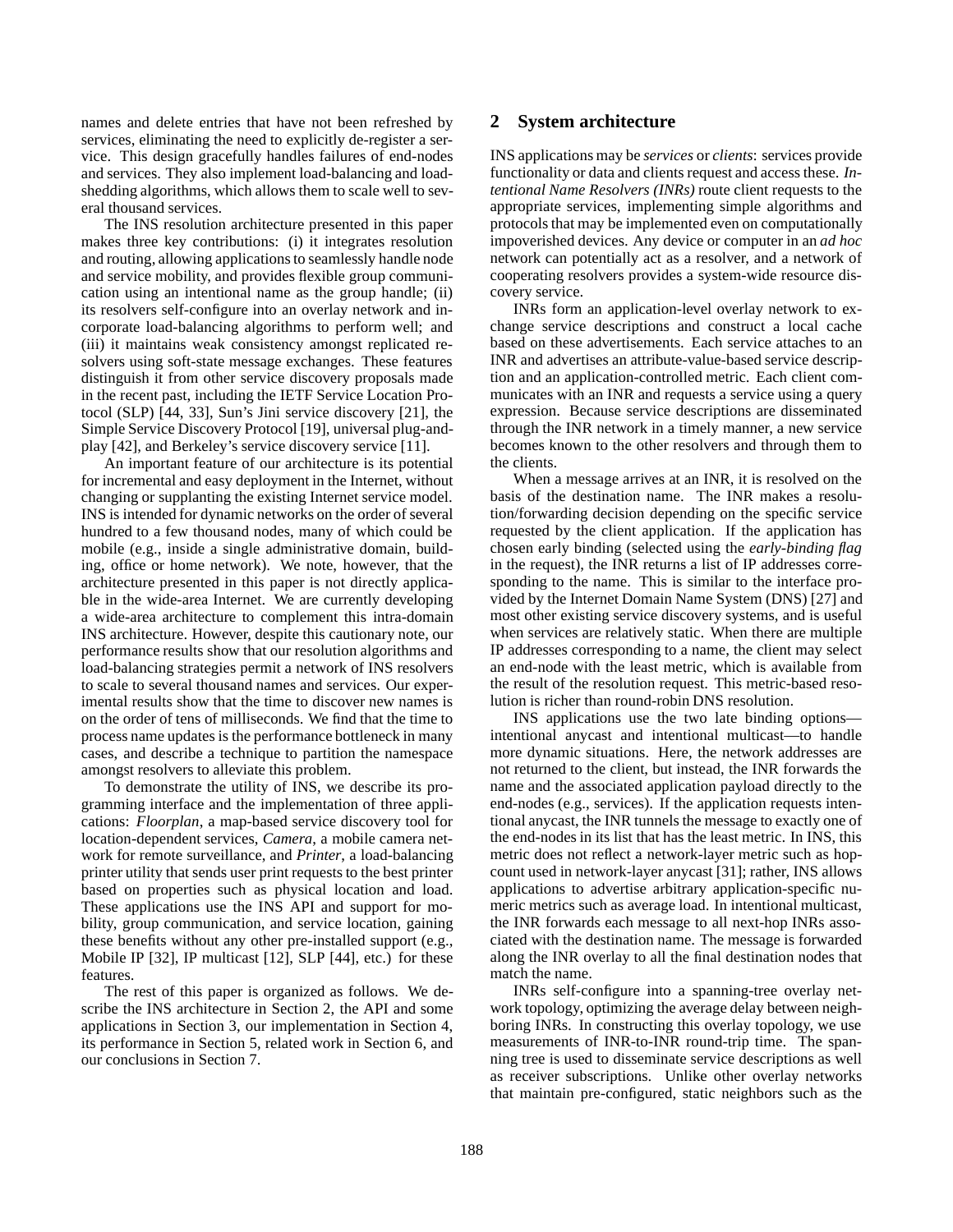

**Figure 1**. The architecture of the Intentional Naming System. The upper-left corner shows an application using early binding: the application sends an intentional name to an INR to be resolved (1), receives the network location (2), and sends the data directly to the destination application (3). The middle-left shows an application using intentional anycast—the application sends an intentional name and the data to an INR (4), which tunnels to exactly one of the destinations that has the least metric (5). The lower-left corner shows an application using intentional multicast: the application sends an intentional name and the data to an INR, which forwards it through the INR network to all of the destination applications. The lower-right corner shows an application announcing intentional names to an INR. The intentional names are beginning to propagate throughout the INR network. An application discovering names sends a query to an INR (6), receives a set of names that match the name in query.

MBone [14] or the 6Bone [17], INRs can be spawned or terminated and automatically adjust their neighbor relationships based on network conditions. They also implement load-balancing algorithms to perform better, by spawning new resolvers on other nodes when the incoming request rate is high and delegating portions of the namespace to the newly spawned instances.

Figure 1 summarizes the architecture of INS, illustrating how applications and INRs interact.

## **2.1 Name-specifiers**

INS implements intentional names using expressions called *name-specifiers*. Clients use name-specifiers in their message headers to identify the desired destinations (and sources) of messages. Name-specifiers are designed to be simple and easy to implement. The two main parts of the name-specifier are the *attribute* and the *value*. An attribute is a category in which an object can be classified, for example its 'color.' A value is the object's classification within that category, for example, 'red.' Attributes and values are free-form strings<sup>2</sup> that are defined by applications; namespecifiers do not restrict applications to using a fixed set of attributes and values. Together, an attribute and its associated value form an *attribute-value pair* or *av-pair*.

A name-specifier is a hierarchical arrangement of avpairs such that an av-pair that is *dependent* on another is a descendant of it. For instance, in the example namespecifier shown in Figure 2, a building called the Whitehouse is meaningful only in the context of the city of Washington, so the av-pair building=whitehouse is dependent on the av-pair city=washington. Av-pairs that are *orthogonal* to each other but dependent on the same av-pair, are siblings in the tree. For example, a digital camera's datatype and resolution can be selected independently of each other, and are meaningful only in the context of the camera service. Therefore, the av-pairs data-type=picture and resolution=640x480 are orthogonal. This hierarchical arrangement narrows down the search space during name resolution, and makes name-specifiers easier to understand.

A simpler alternative would have been to construct a hierarchy of attributes, rather than one of av-pairs. This would result in building being directly dependent on city, rather than city=washington. However, it is also less flexible; our current hierarchy allows child attributes to vary according to their parent value. For example, country=us has a child that is STATE=virginia, while country=canada has a child that is PROVINCE=ontario.

Name-specifiers have a representation (Figure 3) that is used when they are included in a message header to describe the source and destination of the message. This string-based representation was chosen to be readable to assist with debugging, in the spirit of other string-based protocols like HTTP [16] and NNTP [22]. Levels of nesting are indicated by the use of brackets ([ and ]), and attributes and values are separated by an equals sign (=). The arbitrary use of whitespace is permitted anywhere within the name specifier, except in the middle of attribute and value tokens.

Attributes and values being free-form strings is not a fundamental property; fixed length integers could be used just as easily if the bandwidth or processing power required for handling names is a concern. Not having human readable strings makes debugging more difficult, but does not affect normal use of the system, since applications still need to understand the semantics of attribute and values to present them to users.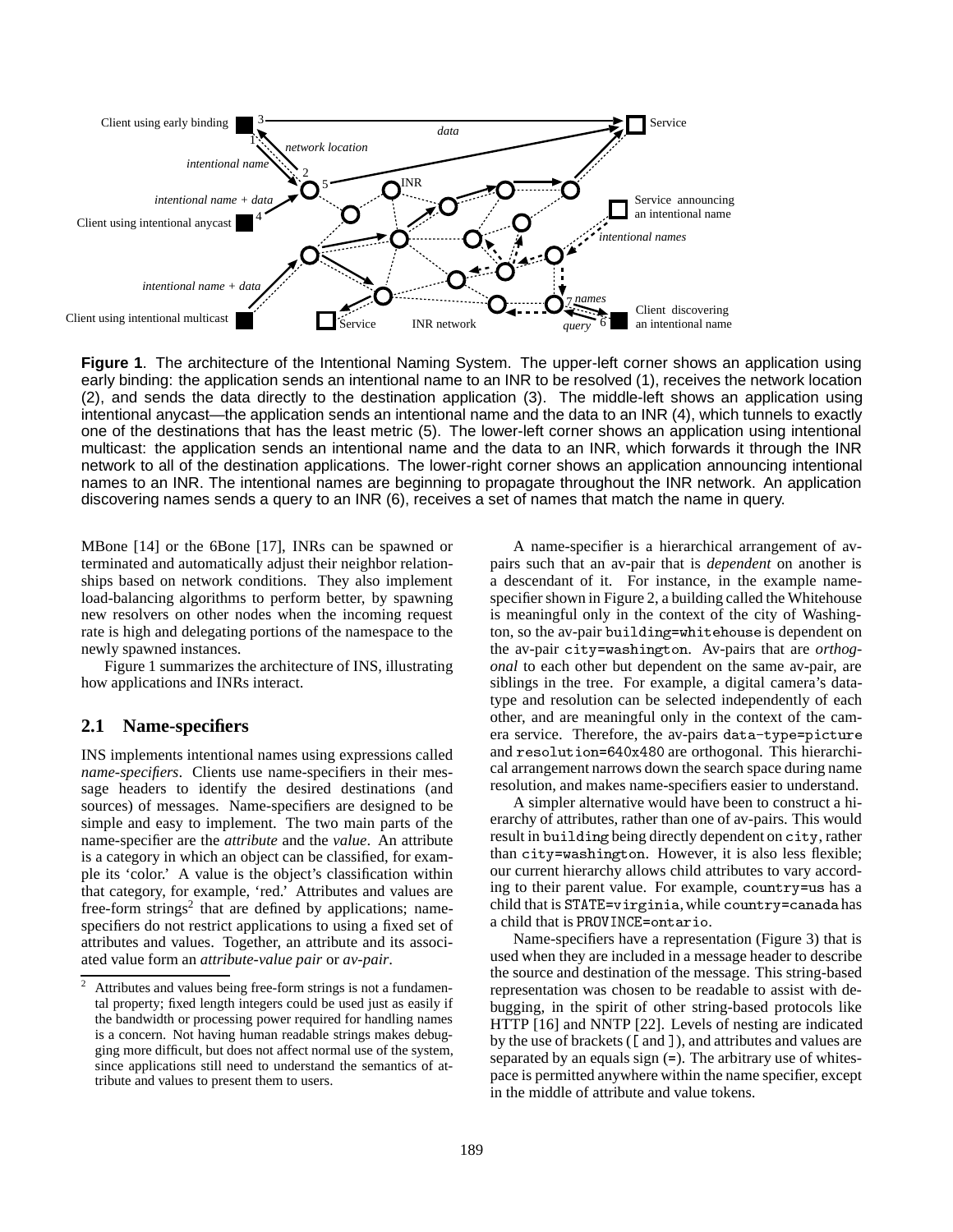

**Figure 2**. A graphical view of an example namespecifier. The hollow circles are used to identify attributes; the filled circles identify values. The tree is arranged such that dependent attributes are descendants, and orthogonal attributes are siblings. This name-specifier describes a public-access camera in the Oval office.

| $[city = washington [building = whitehouse$ | us |
|---------------------------------------------|----|
| $[wing = west$                              | tr |
| $[room = oval-office]]]$                    | ta |
| $[data-type = picture$<br>[service = camera |    |
| $[format = ipg]$                            |    |
| $[resolution = 640x480]]$                   |    |
| $[accessibility = public]$                  |    |

**Figure 3**. The wire representation of the example name-specifier shown in Figure 2, with line-breaks and extra spacing added to improve readability.

In addition to exact-value matches, name-specifiers also permit wild-card matching of values. To do this, the value is simply replaced by the wild-card token (\*). Thus to construct a name-specifier that refers to *all* public cameras providing 640x480 pictures in the West Wing of the Whitehouse, not just the one in the Oval Office, an application replaces the value oval-office with '\*' in the namespecifier shown in Figures 2 and 3. We are currently incorporating inequality operators ( $\lt$ ,  $\gt$ ,  $\le$ , and  $\ge$ ) to provide range selection operations in name-specifiers, to augment the matches described above.

#### **2.2 Discovering names**

Services periodically advertise their intentional names to the system to describe what they provide. Each INR listens to these periodic announcements on a well-known port to discover services running at different end-nodes. INRs replicate and form an overlay network among themselves, over which they send updates of valid names in the system.

The name discovery protocol treats name information as soft-state [9, 35], associated with a lifetime. Such state is kept alive or refreshed whenever newer information becomes available and is discarded when no refresh announcement is received within a lifetime. Rapid changes due to node mobility quickly propagate through the system and new information automatically replaces old, outdated information. Soft-state enables robust operation of the system since INRs can recover from errors and failures automatically without much disruption because incorrect information is updated by new messages. This choice allows a design where applications may join and leave the system without explicit registration and de-registration, because new names are automatically disseminated and expired names automatically eliminated after a timeout.

When clients make name resolution requests, INRs use the information obtained using service advertisements and INR updates to resolve them. In addition to sending resolution requests, clients can discover particular types of names or all known names in the system by sending a *name discovery* message to an INR, specifying an intentional name for the INR to match with all the names it knows about. This mechanism is useful for clients to bootstrap in a new environment.

INRs disseminate name information between each other using a routing protocol that includes *periodic* updates and *triggered* updates to their neighbor INRs. Each update contains the following information about a name-specifier:

- The IP addresses for this name-specifier and a set of [port-number, transport-type] pairs for each IP address. The port number and transport type (e.g., HTTP [2], RTP [38], TCP [34], etc.) are returned to the client to allow it to implement early binding.
- An application-advertised metric for intentional anycast and early binding that reflects any property that the service wants anycast routing on, such as current or average load.
- The next-hop INR and the metric, currently the INRto-INR round-trip latency in the overlay network for the route, used for intentional multicast.
- A unique identifier for the announcer of the name called the *AnnouncerID*, used to differentiate identical names that originate from two different applications on the same node.

INRs use periodic updates to refresh entries in neighboring INRs and to reliably flood names. Triggered updates occur when an INR receives an update from one of its neighbors (either an INR or a client or service) that contains new information (e.g., a newly discovered name-specifier) or information that is different from the one previously known (e.g., better metric)<sup>3</sup>.

For applications requiring intentional multicast, INRs forward the name and payload message through the overlay network to all of the network locations that announce a given name. In our current implementation, INRs use the distributed Bellman-Ford algorithm [1] to calculate shortest path trees to those end-nodes announcing the name. Unlike

<sup>&</sup>lt;sup>3</sup> For inter-INR communications we could have had the INRs use reliable TCP connections and send updates only for entries that change, perhaps eliminating periodic updates at the expense of maintaining connection state in the INRs. We do not explore this option further in this paper, but intend to in the future.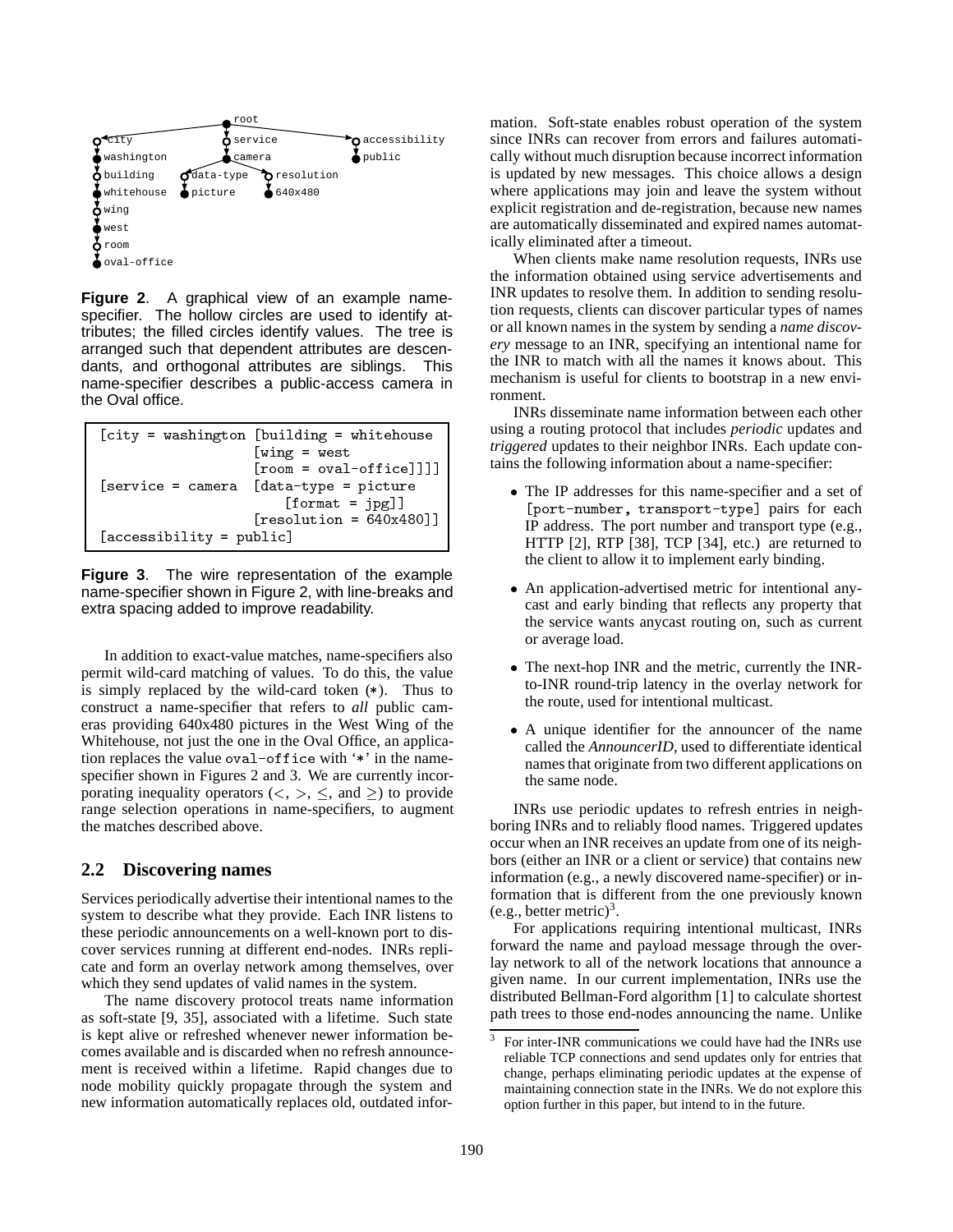traditional routing protocols that use the algorithm [26], the INS architecture allows multiple identical names to exist in the system. The unique AnnouncerID ensures that routes to identical names can be differentiated. In our implementation, applications generate an AnnouncerID by concatenating their IP address with their startup time, allowing multiple instances to run on the same node.

### **2.3 Name lookup and extraction**

The central activity of an INR is to resolve name-specifiers to their corresponding network locations. When a message arrives at an INR, the INR performs a lookup on the destination name-specifier in its name-tree. The lookup returns a *name-record*, which includes the IP addresses of the destinations advertising the name as well as a set of "routes" to next-hop INRs. The late binding process for anycast and multicast do not change the name-specifiers or data in any way. By integrating resolution with routing in the late binding process, INS enables seamless communication between clients and services even if the name-to-location mapping changes during the session.

The rest of this section describes how names are stored at an INR, lookups are performed on an incoming name, and how names are extracted for periodic or triggered updates in the name discovery protocol.

#### *2.3.1 Name-trees*

Name-trees are a data structure used to store the correspondence between name-specifiers and name-records. The information that the name-records contain are the routes to the next-hop INRs, the IP addresses of potential final destinations, the metric for the routes, end-node metrics for intentional anycast, and the expiration time of the name-record.

The structure of a name-tree bears a close resemblance to a name-specifier. Like a name-specifier, it consists of alternating levels of attributes and values, but unlike a namespecifier there can be multiple values per attribute, since the name-tree is a superposition of all the name-specifiers the INR knows about. Each of these name-specifiers has a pointer from each of its leaf-values to a name-record. Figure 4 depicts an example name-tree, with the example namespecifier from Figure 2 in bold.

#### *2.3.2 Name lookup*

The LOOKUP-NAME algorithm, shown in Figure 5, is used to retrieve the name-records for a particular name-specifier  $n$  from the name-tree  $T$ . The main idea behind the algorithm is that a series of recursive calls reduce the candidate name-record set <sup>S</sup> by intersecting it with the name-record set consisting of the records pointed to by each leaf-valuenode. When the algorithm terminates, <sup>S</sup> contains only the relevant name-records.

The algorithm starts by initializing  $S$  to the set of all possible name-records. Then, for each av-pair of the namespecifier, it finds the corresponding attribute-node in the



**Figure 4**. A partial graphical view of an example INR name-tree. The name-tree consists of alternating layers of attribute-nodes, which contain orthogonal attributes, and value-nodes, which contain possible values. Value-nodes also contain pointers to all the namerecords they correspond to. The part of the name-tree corresponding to the example name-specifier shown in Figure 2 is in bold.

name-tree. If the value in the av-pair is a wild card, then it computes  $S'$  as the union of all name-records in the subtree rooted at the corresponding attribute-node, and intersects <sup>S</sup> with  $S'$ . If not, it finds the corresponding value-node in the name-tree. If it reaches a leaf of either the name-specifier or the name-tree, the algorithm intersects  $S$  with the namerecords at the corresponding value-node. If not, it makes a recursive call to compute the relevant set from the subtree rooted at the corresponding value-node, and intersects that with <sup>S</sup>.

This algorithm uses the assumption that omitted attributes correspond to wild-cards; this is true for both queries and advertisements. A nice property of the algorithm is that it executes in a single pass without any backtracking. This also means that wild-cards should be used only on the leaf values (any av-pairs after a wild-card will be ignored).

Section 5.1 analyses this algorithm and discusses the experimental results of our implementation.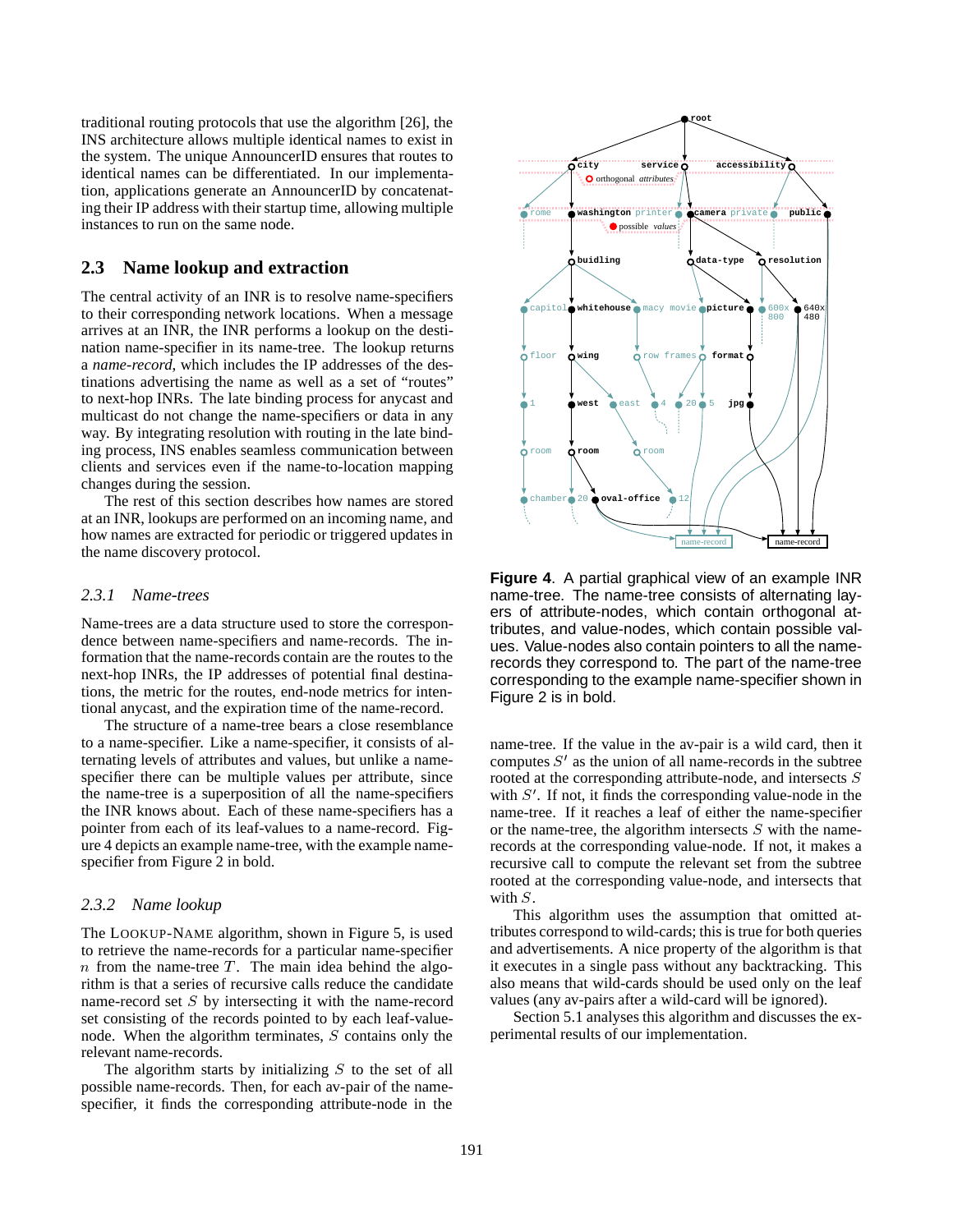$LOOKUP-NAME(T.n)$  $S \leftarrow$  the set of all possible name-records **for** each av-pair  $p := (n_a, n_v)$  in n  $T_a \leftarrow$  the child of T such that  $T_a$ 's attribute =  $n_a$ 's attribute **if**  $T_a = null$ **continue if**  $n_v = *$  .  $\triangleright$  wild card matching  $S' \leftarrow \emptyset$ **for** each  $T_v$  which is a child of  $T_a$  $S' \leftarrow S' \cup$  all of the name-records in the subtree rooted at  $T_v$  $S \leftarrow S \cap S'$ **else** . *normal matching*  $T_v \leftarrow$  the child of  $T_a$  such that  $T_v$ 's value =  $n_v$ 's value **if**  $T_v$  is a leaf node or p is a leaf node  $S \leftarrow S \cap$  the name-records of  $T_v$ **else**  $S \leftarrow S \cap \text{LOOKUP-NAME}(T_v, p)$ **return**  $S \cup$  the name-records of T

**Figure 5**. The LOOKUP-NAME algorithm. This algorithm looks up the name-specifier  $n$  in the name-tree  $T$ and returns all appropriate name-records.

#### *2.3.3 Name extraction*

To send updates to neighboring INRs, an INR needs to get name-specifiers from its name-tree to transmit. Since the name-tree is a superposition of all the name-specifiers the INR knows about, extracting a single name-specifier is nontrivial. The GET-NAME algorithm, shown in Figure 6, is used to retrieve the name-specifiers for a particular namerecord  $r$  from the name-tree  $T$ . The main idea behind the algorithm is that a name-specifier can be reconstructed while tracing upwards to the root of the name-tree from parent of the name-record, and grafting on to parts of the namespecifier that have already been reconstructed.

All the value-nodes in the name-tree,  $T$ , are augmented with a "PTR" variable, which is a pointer to the corresponding av-pair in the name-specifier being extracted. Initially, all the PTRs are set to null, since they have no corresponding av-pairs; the root pointer  $(T.PTR)$  is set to point to a new, empty name-specifier. Then, for each parent value of  $r$ , the algorithm traces upwards through the name-tree. If it gets to part of the name-tree where there is a corresponding av-pair  $(v.PTR != null)$ , and it has a name-specifier subtree to graft on to  $(s \equiv \text{null})$ , it does so. If not, it creates the corresponding part of the name-specifier, sets  $v$ . PTR to it, grafts on  $s$ if applicable, and continues the trace with the parent value of  $v$  and the new subtree. Figure 7 illustrates an in-progress execution of the algorithm.

 $GET-NAME(T, r)$  $n \leftarrow$  a new, empty name-specifier  $T$  .PTR  $\leftarrow$  n **for** each  $T_v$  which is a parent value-node of r  $\text{TRACE}(T_v, null)$ reset all PTRs that have been set to null **return** <sup>n</sup>  $\text{TRACE}(T_v, n)$ **if**  $T_v$ .PTR  $\neq null$   $\triangleright$  something to graft onto **if**  $n \neq null$   $\rightarrow$  something to graft graft n as a child of  $T<sub>v</sub>$ .PTR **else** . *nothing to graft onto; make it*  $T_v$ .PTR  $\leftarrow$  a new av-pair consisting of  $T_v$ 's value and its parent's attribute **if**  $n \neq null$   $\triangleright$  *something to graft* graft n as a child of  $T_v$ . PTR TRACE(parent value-node of  $T_v$ ,  $T_v$ .PTR)

**Figure 6**. The GET-NAME algorithm. This algorithm extracts and returns the name-specifier for the namerecord  $r$  in the name-tree  $T$ . TRACE implements most of the functionality, tracing up from a leaf-value until it can graft onto the existing name-specifier.

## **2.4 Resolver network**

To propagate updates and forward data to services and clients, the INRs must be organized as a connected network. In our current design, this application-level overlay network is constructed in a distributed way by INRs self-configuring to form a spanning tree based on metrics that reflect INR-to-INR round-trip latency. The experiments conducted by the INRs to obtain this metric are called *INR-pings,* which consist of sending a small name between INRs and measuring the time it takes to process this message and get a response.

A list of active and candidate INRs is maintained by a well-known entity in the system, called the *Domain Space Resolver* (DSR). The DSR may be thought of as an extension to a DNS server for the administrative domain in which we currently are, and may be replicated for fault-tolerance. DSRs support queries to return the currently active and candidate INRs in a domain.

When a new INR comes up, it contacts the DSR to get a list of currently active INRs. The new INR then conducts a set of INR-pings to the currently active INRs and picks the one with the minimum value to establish a neighbor relationship (or *peer*) with. If each INR does this, the resulting topology is a spanning tree. Because the list of active INRs is maintained by the DSR, and all the other INRs obtain the same list, race conditions are avoided and one can impose a linear order amongst the active INRs based on the order in which they became active in the overlay network. Each INR on the active list, except the first one, has at least one neighbor ahead of it in the linear order, and the resulting graph is clearly connected by construction. Furthermore, each time a node arrives after the first one, it peers with exactly one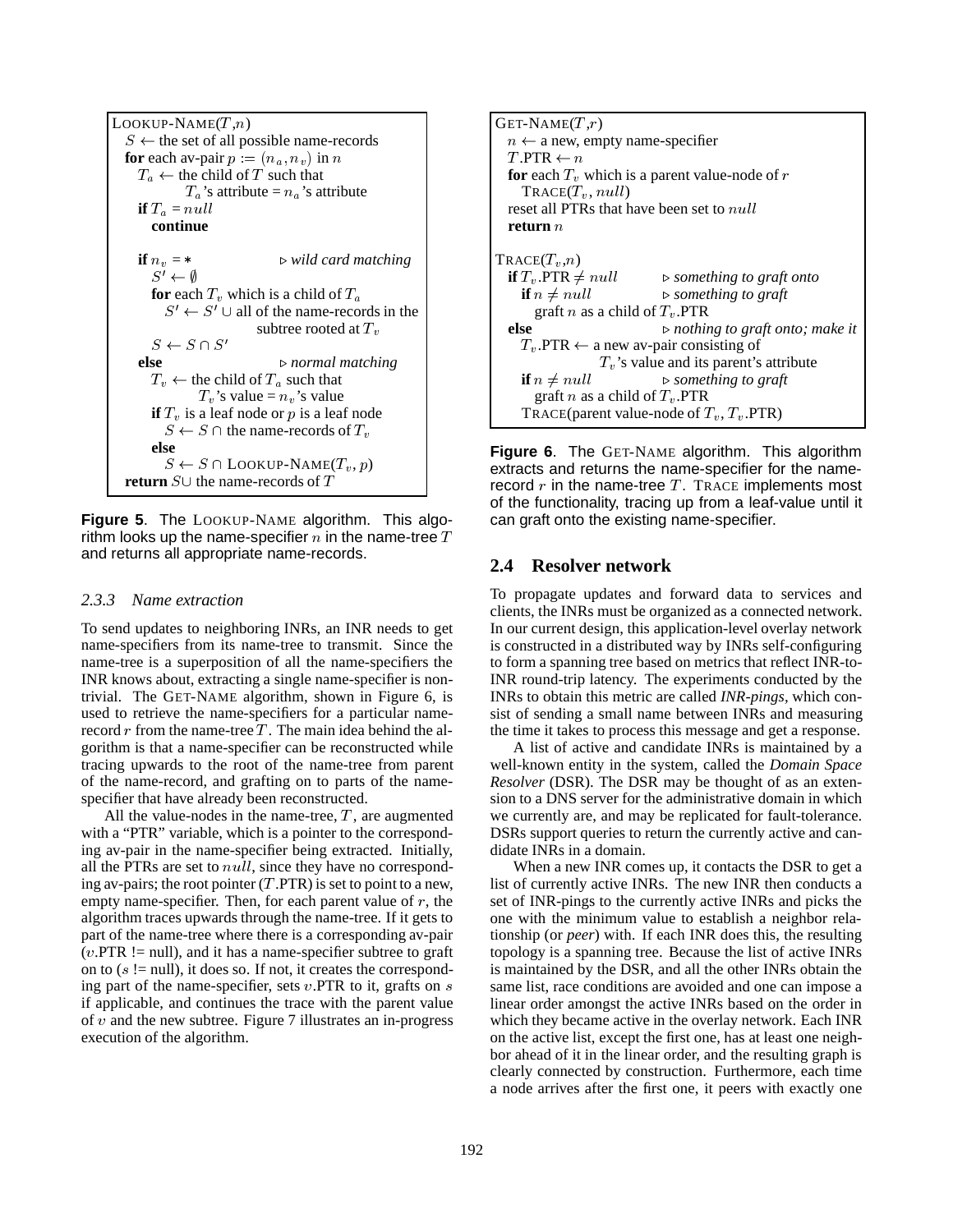

**Figure 7**. An illustration of an in-progress execution of the GET-NAME algorithm. The name-specifier being created is shown in gray on the left, while the nametree it is being created from is shown in black on the right. The parts of the name-tree that are circled with dotted lines are the paths through the name-tree that have been traced. The dotted arrows are used to illustrate the assignments of the PTR variables. The thick arrows indicate the parts of the data structures that are currently being manipulated. In this example, the name-specifier fragment rooted at  $n$  is being grafted onto  $T<sub>v</sub>$ . PTR, which is part of the main name-specifier.

node, so the number of links formed in an  $n$ -node network is  $n - 1$ . Any connected graph with n nodes and  $n - 1$  links must be a tree.

Of course, despite each node making a local minimization decision from the INR-pings, the resulting spanning tree will not in general be the minimum one. We are currently working on improving this configuration algorithm by designing a relaxation phase that asynchronously changes neighbor relationships to eventually converge to an optimal tree in the absence of mobility. We also note that a spanning tree may not be a sufficiently robust overlay topology to exchange names and perform intentional multicast, because it has several single points of failure. We are currently exploring other algorithms for constructing more redundant overlay structures.

## **2.5 Load balancing and scaling**

There are two potential performance and scaling bottlenecks in the system—lookups and name update processing. To handle excessive lookup loads, we allow INRs to spawn instances on other candidate (but currently inactive) resolvers, and kill themselves if they are not loaded. To spawn an INR on a candidate node, an INR obtains the candidate-node information from the DSR. An INR can also terminate itself if its load falls below a threshold, informing its peers and the DSR of this. The spanning tree overlay algorithm then



**Figure 8**. An example of a CPU-bound configuration of INS. The Pentium II processor is saturated well before a 1mbit/s link. Numbers are shown with refreshes happening every 15 seconds.

adjusts to these changes in the active INR list.

Since INRs exchange name information with other resolvers on a periodic basis and also via triggered updates, update scalability is a serious concern. That is, after a point, the volume of name updates will start to saturate either the available bandwidth or processing capacity of a given resolver node. We conducted several experiments to understand the bottlenecks in our design. While the link bandwidth and processing time required for the name update protocol depends on the size of the name-specifiers and the complexity of the name tree, we found that the process was CPU-bound in all our experiments. On our Java implementation between various Pentium II machines running Linux RedHat 5.2 over 1-5 Mbps wireless links, we found that for a relatively rapid refresh interval of 15 seconds with randomly-generated 82 byte intentional names, the processor was saturated before the bandwidth consumption was 1 Mbps (Figure 8). We also found that the name processing in the name dissemination protocol dominated the lookup processing in most of our experiments. This occurs because in this design, all the resolvers need to be aware of all the names in the system and have to process them.

Based on these experiments and a better understanding of the scaling bottleneck, we describe a solution that alleviates it. The idea is to partition the namespace into several *virtual spaces*, ensuring that each resolver only needs to route for a subset of all the active virtual spaces in the system. Conceptually, there is now one resolver overlay network per virtual space (however, the overlays for different virtual spaces may span the same resolver nodes).

More formally, we define a virtual space to be an application-specified set of names that share some attributes in common. For instance, all the cameras in building NE-43 at MIT could form the *camera-ne43* virtual space, and all the devices in the building NE43 could form the *building-NE43* virtual space. In the first case, the names (services) in the space might share the "service" (equal to "camera") and "location" (equal to NE-43 in MIT) attributes in common, while in the second case, they all share the same location.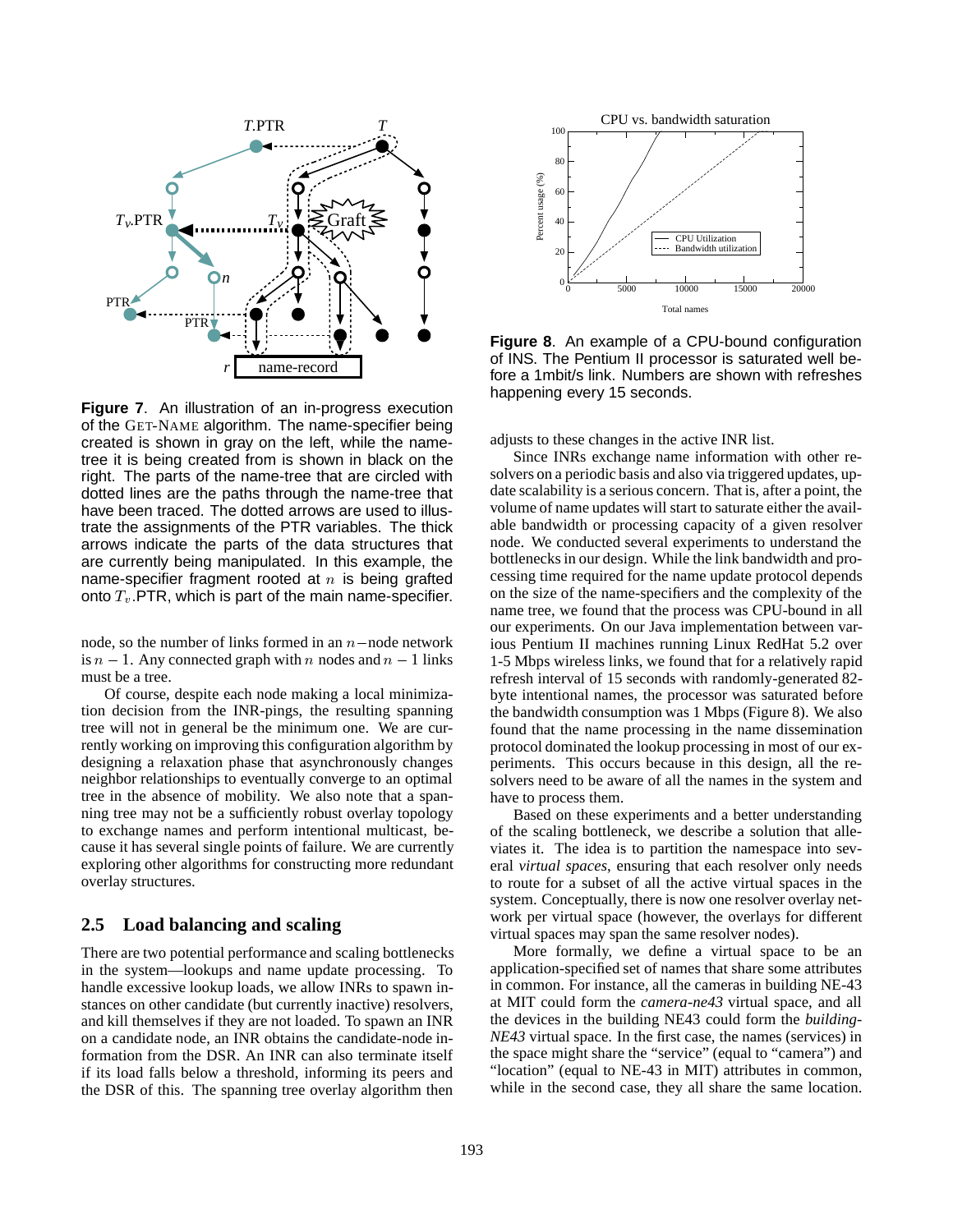

**Figure 9**. Periodic update times when the names are divided into two equally-sized spaces.

INS does not assume particular virtual space names in the system, but does require that each service name the virtual spaces it belongs to (it may belong to multiple virtual spaces too). Clients and applications may interact with services in any virtual space.

An INR knows which virtual space an advertisement or query belongs to because it standardizes a well-known attribute, "vspace" by which applications can express the name of their virtual space. The names of two virtual spaces for different sets of services must not collide, and we are currently exploring ways of handling this issue. Internally, an INR stores the names of different virtual spaces in separate, self-contained name trees.

Partitioning virtual spaces appears to be a promising way to shed load and significantly improve the scalability of INS, especially up to several thousand services. Based on several experiments, we found that the processing time required for periodic updates reduces proportionally when we partition the names into different virtual spaces and then distribute them on to separate resolvers, as shown in Figure 9. If an INR gets a request from a client to resolve for a virtual space it does not route for, it needs to forward the request to a resolver that does. This can be done by caching the resolvers for a small number of popular virtual spaces, and if a cache miss occurs, sending the request to the DSR to be resolved by an appropriate resolver.

In summary, two simple techniques hold promise for scaling the current performance of INS. If an INR is heavily loaded because of name lookups, it can obtain a candidate-INR list and spawn a new INR to handle some of its current load. The configuration protocol used by clients to pick a default INR will cause some of them to move to the newly spawned INR. If an INR is loaded because of update processing, it is likely that all the INRs in that virtual space are also loaded. Therefore, the solution is not to spawn another one for the same space, but to *delegate* one or more virtual spaces to a new INR network. Our experimental results indicate that this is a promising approach to take and we have started implementing this idea.

## **3 Applications**

This section describes the INS API and three of the applications we have developed using it that leverage its support for resource discovery, mobility, and group communication. We describe *Floorplan*, a map-based discovery tool for locationdependent services, *Camera*, a mobile camera network, and *Printer*, a load-balancing printer utility.

An application uses the API to create a name-specifier for a service and to periodically advertise it to the INR network. To discover new services, an application uses the API to send a *discovery* message to an INR to find out what services matching a given name-specifier have been discovered by it. After discovering name-specifiers, the application communicates with the corresponding services by using the API functions to construct a message. Applications choose intentional anycast or intentional multicast by setting the *Delivery* bit-flag in the message header, and early or late binding by setting the *Binding* bit-flag.

## **3.1** *Floorplan***: a service discovery tool**

*Floorplan* is a service discovery tool that shows how various location-based services can be discovered using the INS. As the user moves into a new region, a map of that region pops up on her display as a building floorplan. *Floorplan* learns about new services by sending a *discovery* message to an INR. This message contains a name-specifier that is used as a filter, and all the name-specifiers that match it are sent back to the application. Floorplan uses the location and service information contained in the returned name-specifiers to deduce the location and the type of each service and display the appropriate icon.

An important component of *Floorplan* is *Locator*, a location server. Rather than directly incorporate maps of regions, *Floorplan* retrieves them as needed from *Locator*. This retrieval is done by sending a request using a namespecifier such as:

[service=locator[entity=server]][*location*].

In response, *Locator* retrieves the desired map and sends it back to the requesting *Floorplan* instance, using the requestor's intentional name to route the message.

As services are announced or timed out, new icons are displayed or removed. Clicking on an icon invokes the appropriate application for the service the icon represents. The implementation of *Floorplan* deployed in our building allows users to discover a variety of services including networked cameras (Section 3.2), printers (Section 3.3), and device controllers for TV/MP3 players. These service providers advertise name-specifiers specifying several of their attributes, including their location in the building. For example, a camera in Room 510 advertises the following name-specifier:

[service=camera[entity=transmitter][id=a]][room=510]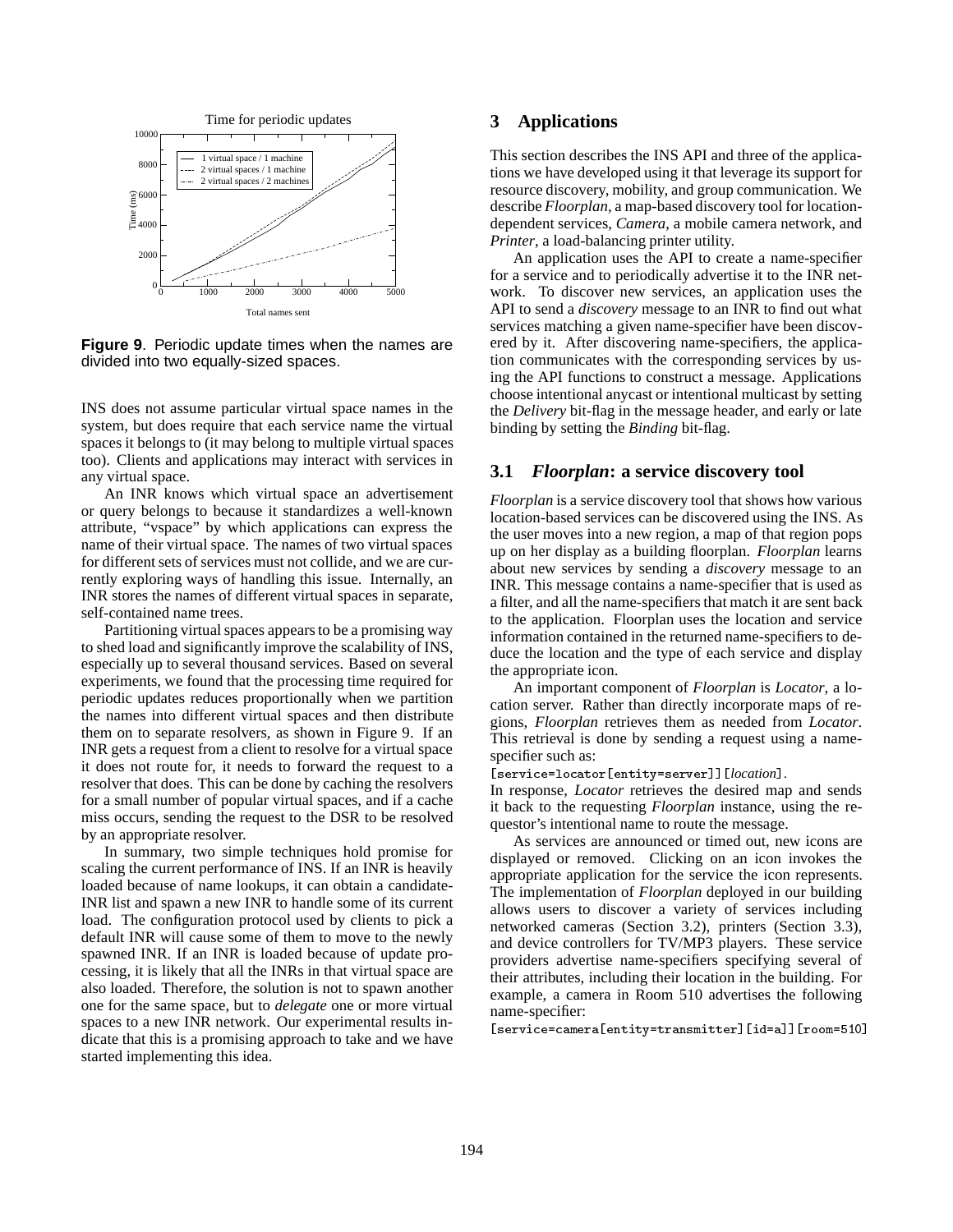## **3.2** *Camera***: a mobile camera service**

We have implemented a mobile camera service, *Camera*, that uses INS. There are two types of entities in *Camera*: transmitters and receivers. A receiver requests images from the camera the user has chosen (in *Floorplan*) by sending requests to an intentional name that describes it. These requests are forwarded by INRs to a *Camera* transmitter, which sends back a response with the picture.

There are two possible modes of communication between camera transmitters and receivers. The first is a request-response mode, while the second is a subscriptionstyle interaction that uses intentional multicast for group communication. In the request-response mode, a receiver sends an image request to the transmitter of interest by appropriately naming it; the corresponding transmitter, in turn, sends back the requested image to the receiver. To send the image back to only the requester, the transmitter uses the id field of the receiver that uniquely identifies it. *Camera* uses this to seamlessly continue in the presence of node or camera mobility.

For example, a user who wants to request an image from a camera in room 510 can send out a request to INRs with destination name-specifier:

[service=camera[entity=transmitter]][room=510]and source name-specifier:

[service=camera[entity=receiver][id=r]][room=510]The transmitter that receives this request will send back the image with the source and destination name-specifiers inverted from the above. The room attribute in the destination name-specifier refers to the *transmitter's* location; the id attribute allows the INRs to forward the reply to the interested receiver.

When a mobile camera moves to a different network location, it sends out an update to an INR announcing its name from the new location. The name discovery protocol ensures that outdated information is removed from the name-tree, and the new name information that reflects the new network location will soon come into effect. Thus, any changes in network location of a service is rapidly tracked and refreshed by INRs, allowing applications to continue.

In addition to such network mobility, INS also allows applications to handle service mobility. Here, a service such as a mobile camera moves from one location to another, and its network location does not (necessarily) change. However, its intentional name may change to reflect its new location or any new properties of the new environment it has observed, and it may now be in a position to provide the client with the information it seeks. With intentional names, such application-specific properties such as physical location can be expressed and tracked.

*Camera* uses intentional multicast to allow clients to communicate with groups of cameras, and cameras to communicate with groups of users. It takes advantage of the property that an intentional name can be used not only for rich service descriptions, but also to refer to a group of network nodes that share certain properties that are specified in their names.

To use this feature, the *Camera* transmitter sends out an image destined to all users subscribing to its images by setting the *D* bit-flag to *all*. When an INR looks up a namespecifier, it finds all of the network locations that match it. Rather than forwarding the data to just the best one of them, it sends the data to each next-hop INR for which there is an associated network location. Similarly, a user can also subscribe to *all* cameras in the building (or a subset of them named by certain criteria).

For example, a camera transmitter located in room 510 sends out its images to all of its subscribers at once using the following destination name-specifier:

[service=camera [entity=receiver][id=\*]][room=510] and set the *Delivery* bit-flag to *all*. The use of wild card [id=\*] refers to all subscribers, regardless of their specific IDs.

 trast, intentional names give applications a rich vocabulary When implementing *Camera*, we noticed that it would be useful to cache pictures at various places in the network, so that requests do not have to go back to the original server every time. To achieve this, we designed an *applicationindependent* extension to INS that allows INRs to cache data packets. Intentional names made the design of applicationindependent caching rather simple. With traditional naming schemes each application provides its own opaque names for its data units, and today's distributed caching schemes are tied to specific applications (e.g., Web caches). In conwith which to name their data, while keeping the structure of these names understandable without any application-specific knowledge. Thus, the intentional names can be used as a handle for a cached object. Of course, it is still necessary to provide additional information to describe if or for how long the object should be cached; we therefore added a small number of additional fields to the INS message header to convey this information to the INRs.

#### **3.3** *Printer***: a load-balancing printer utility**

The printer client application starts when the user clicks on a printer icon on the floorplan display. The printer client application has several features. It can retrieve a list of jobs that are in the queue of the printer, remove a selected job from the queue provided the user has permission to do so, and allow the user to submit files to the printer. Job submissions to *Printer* can be done in two ways, one of which uses intentional anycast to discover the "best" printer according to location and load characteristics.

The first submission mode is the straightforward "submit job to *name*," where the *name* is the printer's intentional name. The second mode, which is one we find useful in day-to-day use, is to submit a job based on the user's location. The printer servers, which are proxies for the actual printers in our implementation, change the metrics that are periodically advertised to the INRs taking into account the error status, number of enqueued jobs, the length of each one, etc. The INRs forward jobs to the currently least-loaded printer based on these advertisements, and inform the user of the chosen printer. Advertising a smaller metric for a less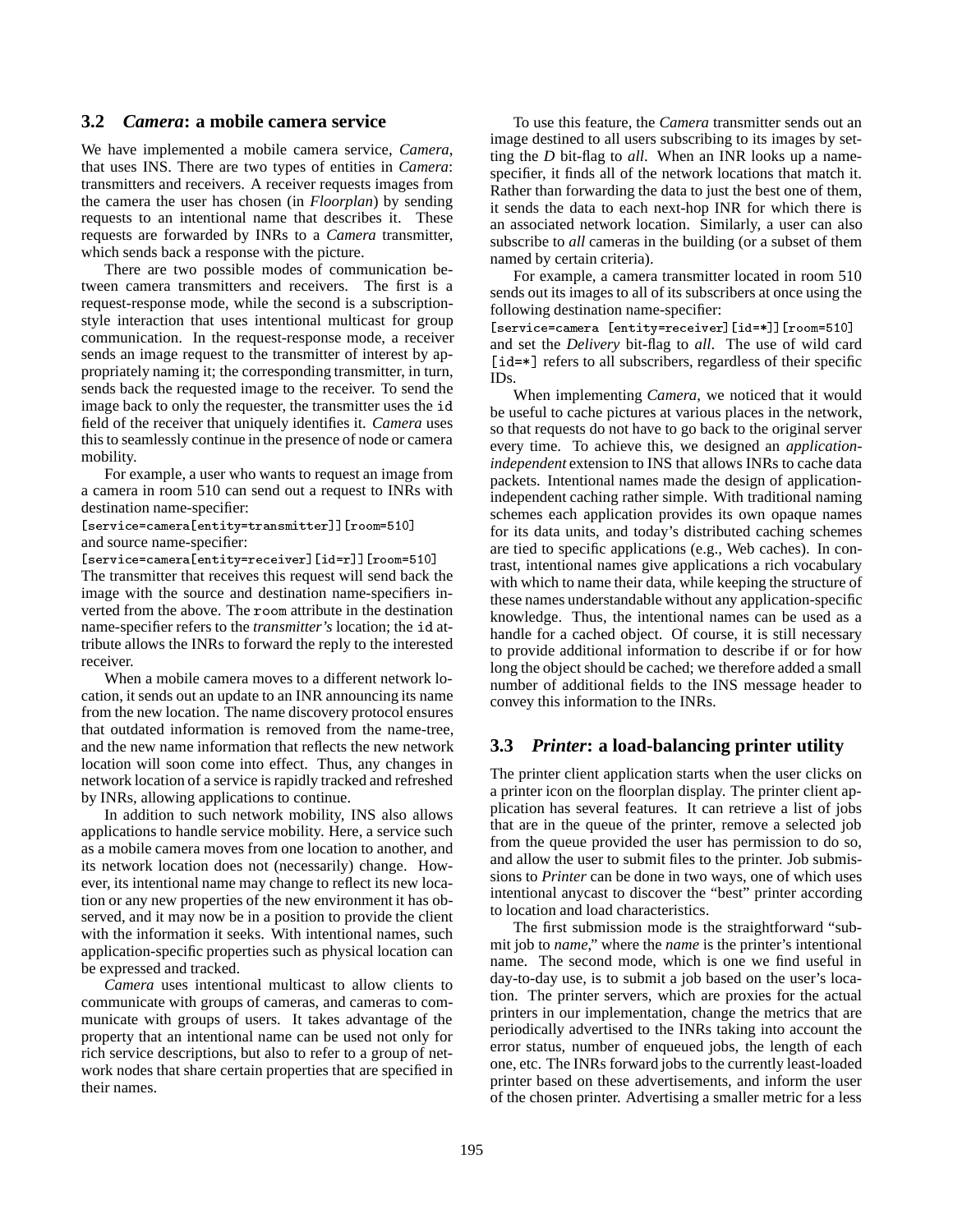loaded printer and using intentional anycast allows *Printer* to perform automatically balance their load.

For example, to submit a file to the least-loaded printer in room 517, the printer client sends the file with the following destination name-specifier:

[service=printer [entity=spooler]][room=517]

and sets the *Delivery* bit-flag to *any*. Note that the name of the printer is omitted on purpose. Using intentional anycast, INRs automatically pick the route that has the best metric for the specified printer name-specifier, which corresponds to the least-loaded printer in room 517.

## **4 Implementation**

We have implemented INS and tested it using a number of applications, including those described in the previous section. Our INR implementation is in Java, to take advantage of its cross-platform portability; clients and services, however, are not constrained to be written in Java. In this section, we present the details of two aspects of INS: the architecture of an INR node, and the packet formats for intentional names.

INRs use UDP to communicate with each other. At an INR, the Node object manages all network resources. It maintains the NameTree that is used to resolve an intentional name to its corresponding name-record, a NodeListener that receives all incoming messages, and a ForwardingAgent to forward messages to INRs and applications. In addition, a NameDiscovery module implements the name discovery protocol, and a NetworkManagement application provides a graphical interface to monitor and debug the system, and view the name-tree. At the client, a MobilityManager detects network movement and rebinds the UDP socket if the IP address changes, transparent to applications.

The INR implementation consists of approximately 8500 lines of Java code, of which about 2500 lines are for the INS API. The API significantly eases application development for instance, the *Floorplan* and *Camera* applications presented in Section 3 were each implemented in less than 400 lines of Java code (including both service and client code, but excluding the graphical user-interface), and the *Printer* application in less than 1000 lines.

Figure 10 shows the INS packet format for intentional names. The binding bit-flag (*B*) is used to determine whether early or late binding should be used, while the delivery bitflag (*D*) is used to determine whether intentional anycast or multicast delivery should be used. Because name-specifiers are of variable length, the header contains pointers to the source name-specifier, destination name-specifier, and data, which give offsets from the beginning of the packet. This allows the forwarding agent of an INR to find the end of name-specifiers without having to parse them. INRs do not process application data. In addition, a *hop limit* field decrements at each hop and limits the number of hops a message can traverse in the overlay. The *cache lifetime* field gives the lifetime the data of this packet may be cached for, with a value of zero disallowing caching.

|                       |                                                               |  |  |  |  |  |  | 0 1 2 3 4 5 6 7 8 9 10 11 12 13 14 15 16 17 18 19 20 21 22 23 24 25 26 27 28 29 30 31 |  |  |  |  |  |                            |  |  |  |  |                 |  |  |  |  |
|-----------------------|---------------------------------------------------------------|--|--|--|--|--|--|---------------------------------------------------------------------------------------|--|--|--|--|--|----------------------------|--|--|--|--|-----------------|--|--|--|--|
|                       | Pointer to source name-specifier<br>Version<br>Unused<br> B D |  |  |  |  |  |  |                                                                                       |  |  |  |  |  |                            |  |  |  |  |                 |  |  |  |  |
|                       |                                                               |  |  |  |  |  |  | Pointer to destination name-specifier                                                 |  |  |  |  |  |                            |  |  |  |  | Pointer to data |  |  |  |  |
|                       | Hop limit<br>Cache lifetime                                   |  |  |  |  |  |  |                                                                                       |  |  |  |  |  |                            |  |  |  |  |                 |  |  |  |  |
| Source name-specifier |                                                               |  |  |  |  |  |  |                                                                                       |  |  |  |  |  |                            |  |  |  |  |                 |  |  |  |  |
|                       |                                                               |  |  |  |  |  |  |                                                                                       |  |  |  |  |  | Destination name-specifier |  |  |  |  |                 |  |  |  |  |

**Figure 10**. The INS message header format.



**Figure 11.** A uniformly grown name-tree. Note that d  $=$  (tree depth)/2 = 1 for this tree.

### **5 Performance analysis and evaluation**

In this section, we analyze the performance of the INS name lookup algorithm and present the results of our experiments with the lookup algorithm and name discovery protocol. These experiments were all conducted using off-the-shelf Intel Pentium II 450 MHz computers with a 512 kb cache and 128 Mb RAM, running either Red Hat Linux 5.2 or Windows NT Server 4.0, with our software built using Sun's Java version 1.1.7. The network nodes were connected over wireless RF links ranging between 1 and 5 Mbps.

#### **5.1 Name lookup performance**

#### *5.1.1 Analysis*

To understand how INS scales with increasing lookup load, it is important to analyze the performance of the lookup algorithm. We analyze the worst-case run-time of the algorithm as a function of the complexity of the incoming name-specifier and the name-tree. To simplify the analysis, we assume that name-specifiers grow uniformly in the following dimensions (illustrated in Figure 11):

| d         | One-half the depth of name-specifiers           |
|-----------|-------------------------------------------------|
| $r_a$     | Range of possible attributes in name-specifiers |
| $r_{\nu}$ | Range of possible values in name-specifiers     |
| $n_a$     | Actual number of attributes in name-specifiers  |

In each invocation, the algorithm iterates through the attributes in the name-specifier, finding the corresponding attribute and value in the name-tree and making a recursive call. Thus, the run-time is given by the recurrence:

$$
T(d) = n_a \cdot (t_a + t_v + T(d-1)),
$$

where  $t_a$  and  $t_v$  represent the time to find the attribute and value respectively. For now, assume that it takes time  *for* the base case:

$$
T(0) = b
$$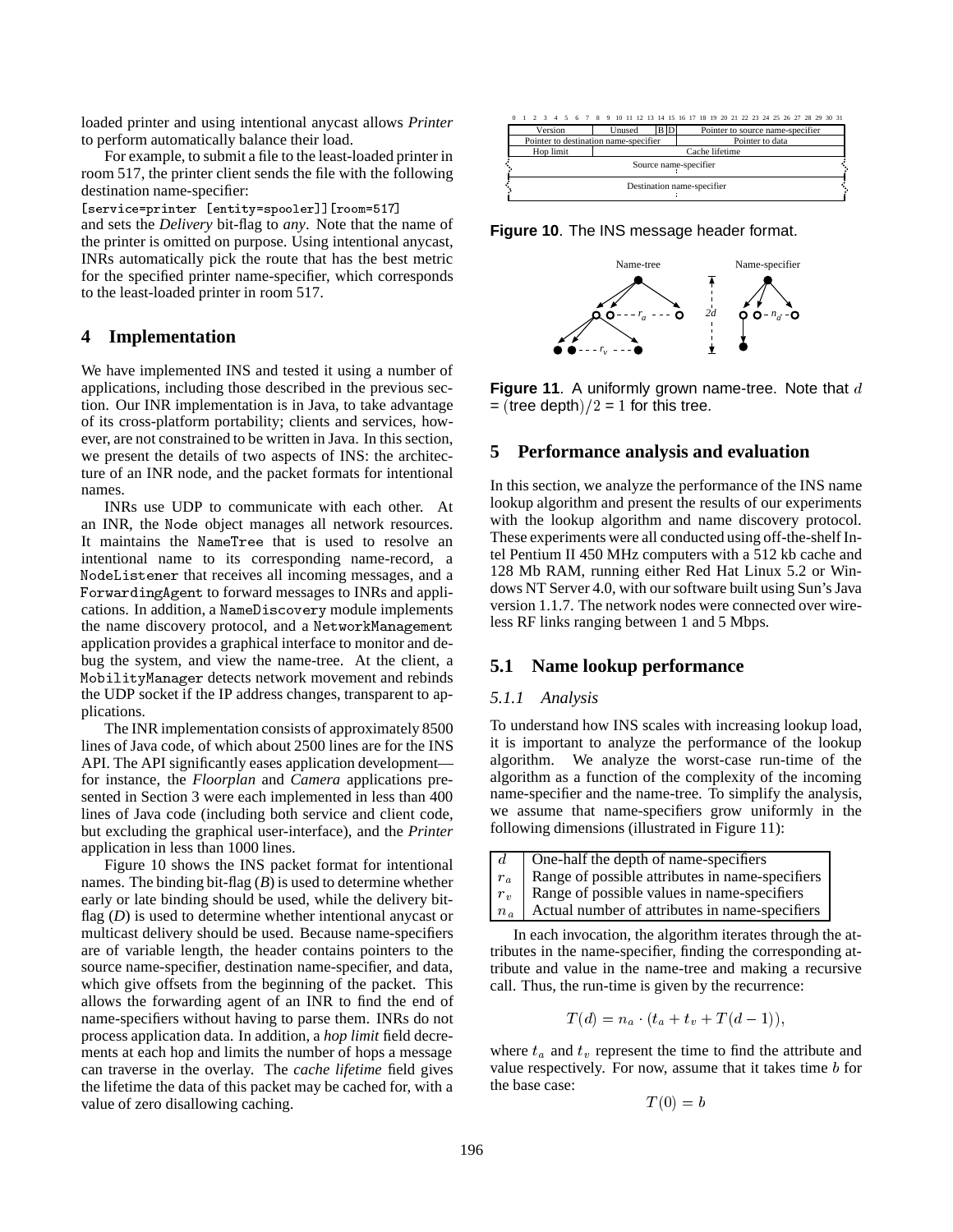Setting  $t = t_a + t_v$  and performing the algebra yields:

$$
T(d) = n_a \cdot (t + T(d - 1))
$$
  
= 
$$
\frac{n_a^d - 1}{n_a - 1} \cdot t + n_a^{d-1} \cdot b
$$
  
= 
$$
\Theta(n_a^d \cdot (t + b))
$$

If linear search is used to find attributes and values, the running time would be:

$$
T(d) = \Theta(n_a^d \cdot (r_a + r_v + b)),
$$

because  $t_a \propto r_a$  and  $t_v \propto r_v$  in this case.

However, using a straightforward hash table to find these reduces the running time to:

$$
T(d) = \Theta(n_a^d \cdot (1+b))
$$

From the above analysis, it seems that the  $n_a^d$  factor may suffer from scaling problems if d grows large. However, both na and <sup>d</sup>, scale up with *the complexity of a single application* associated with the name-specifier. There are only as many attributes or levels to a name-specifier as the application designer needs to describe the objects that are used by their application. Consequently, we expect that  $d$  will be near-constant and relatively small; indeed, all our current applications have this property in their name-specifiers.

The cost of the base case,  $b$ , is the cost of an intersection operation between the set of route entries at the leaf of the name-tree and the current target route set. Taking the intersection of the two sets of size  $s_1$  and  $s_2$  takes  $\Theta(max(s_1, s_2))$  time, if the two sets are sorted (as in our implementation). In the worst case the value of  $b$  is of the order of the size of the universal set of route entries  $(\Theta(|U|))$ , but is usually significantly smaller. Unfortunately, an average case analysis of  $b$  is difficult to perform analytically since it depends on the number and distribution of names.

#### *5.1.2 Experiments*

To experimentally determine the name lookup performance of our (untuned) Java implementation of an INR, we constructed a large, random name-tree, and timed how long it took to perform 1000 random lookup operations on the tree. The name-tree and name-specifiers were uniformly chosen with the same parameters as in the analysis in Section 5.1. We varied  $n$ , the number of distinct names in the tree, and measured lookup times. We limited the maximum heap size of the Java interpreter to 64 Mb and set the initial allocation to that amount to avoid artifacts from other memory allocation on the machine. The range of our experiments was limited by the memory required to store the distinct names to be looked up (part of the experimental apparatus) rather than the name-tree itself (which is much more compact).

We fixed the parameters at  $r_a = 3$ ,  $r_v = 3$ ,  $n_a = 2$ , and  $d = 3$ , and varied n from 100 to 14300 in increments of 100. Our results are shown in Figure 12. For this name-tree



**Figure 12**. Name-tree lookup performance. This graph shows how the name-tree lookup performance of an INR varies according to the number of names in its name-tree.

and name-specifier structure, our performance went from a maximum of about 900 lookups per second to a minimum of about 700 lookups per second. This experiment gave us a practical idea of how the base case <sup>b</sup> affects performance.

For the same experiment, we also recorded the amount of memory allocated by Java to the experiment; this amount should be greater than the actual name-tree size by only a constant amount. The strings we used for attribute and value names were only one (Unicode) character or 16 bits long, thus the memory is representative of what a more compact encoding of attributes and values would achieve. However the growth of the name-tree would remain the same, since after the first thousand names are in the name tree (where the graph curves up from zero) all of the attributes and values that exist are stored in the name-tree, and additional memory usage comes only from additional pointers and name-records. Our results are shown in Figure 13. The amount of memory allocated to the name-tree went from approximately 0.5 megabytes to 4 megabytes as the number of names was increased. We believe that this orderof-magnitude of lookup performance is adequate for intradomain deployment, because of the load balancing provided by having multiple INRs and the parallelism inherent in independent name lookups.

#### **5.2 Name discovery performance**

This section shows that INS is responsive to change and dynamism in services and nodes, by discussing the performance of the name discovery protocol. We measured the performance of INS in discovering *new* service providers, which advertise their existence via name-specifiers. Figure 14 shows the average discovery time of a new namespecifier as a function of  $n$ , the number of hops in the INR network from the new name.

When an INR observes a new name-specifier from a service advertisement, it processes the update message and performs a lookup operation on the name-tree to see if a namespecifier with the same AnnouncerID already exists. If it does not find it, it grafts the name-specifier on to its name-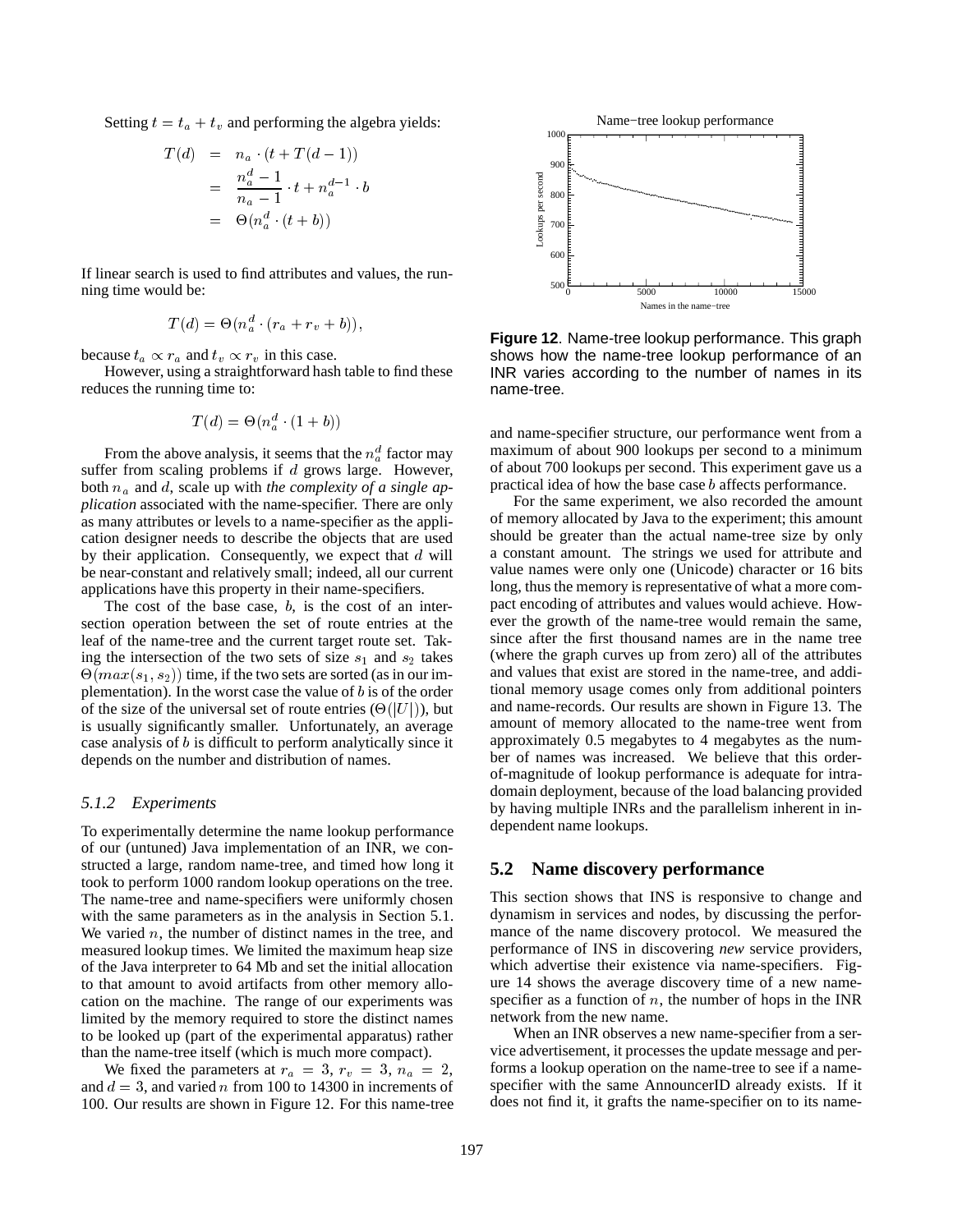

**Figure 13**. Name-tree size. This graph shows how the name-tree size varies according to the number of name



**Figure 14**. Discovery time of a new network name. This graph shows that the time to discover a new network name is linear in the number of INR hops.

tree and propagates a triggered update to its neighbors. Thus, the name discovery time in a network of identical INRs and links,  $T_d(n) = n(T_l + T_g + T_{up} + d)$ , where  $T_l$  is the lookup time,  $T_g$  is the graft time,  $T_{up}$  is the update processing time, and d is the one-way network delay between any two nodes. That is, name discovery time should be linear in the number of hops. The experimental question is what the slope of the line is, because that determines how responsive INS is in tracking changes.

In our experiments the structure of the name-tree on each INR was relatively constant except for the new grafts, since we were not running any other applications in the system during the measurements. Thus, the lookup and graft times at one INR and the others were roughly the same. As shown in Figure 14,  $T_d(n)$  is indeed linear in n, with a slope of less than 10 ms/hop. This implies that typical discovery times are only a few tens of milliseconds, and dominated by network transmission delays.

## **5.3 Routing performance**

In addition to the lookup and discovery experiments, we also measured the performance of the overall system when both occur simultaneously. For these experiments, we sent a burst



**Figure 15**. Processing and routing time per INR for a 100-packet burst, in the intra-INR, inter-INR, and intervirtual-space cases.

of one hundred 586-byte messages, gathered from the *Camera* application, between 15-second periodic update intervals. The name specifier source and destination addresses were randomly generated, on average 82 bytes long. The results are shown in Figure 15.

For the case in which the sender and receiver are on the same node, the processing and routing time varies somewhat with the name-tree size for the given virtual space, from 3.1 ms per packet with 250 names to 19 ms per packet with 5000 names. This is partially due to the speed of the name-tree lookups, but is also an artifact of the current endapplication delivery code, which happens to vary linearly with the number of names. We observe a flatter line by when examining the data for packets destined to a remote INR in the name-tree of the same virtual space. For the most part, the next-hop processing time is about 9.8 ms per packet during the burst. In this case, name-tree lookups still occur, but the end-application delivery code is not invoked. This gives a better indication of the pure lookup and forwarding performance.

When the recipient resides in a different virtual space on another node, we observe a nearly constant time of 381 ms to resolve and route the burst of 100 messages. This steady time comes from the node having no knowledge of the end virtual space except for a next-hop INR address, which is requested and cached from the DSR on the first access, to which it can forward packets.

## **6 Related work**

A flexible naming and resolution system for resource discovery, such as that provided by INS, is well-suited to dynamic network environments. INS uses a simple, expressive name language, late binding machinery that integrates resolution and routing for intentional anycast and multicast, soft-state name dissemination protocols for robustness, and a self-configuring resolver network.

INS is intended to *complement,* not replace the Internet DNS, which maps hostnames to IP addresses. DNS names are strictly hierarchical, whereas INS names use a more ex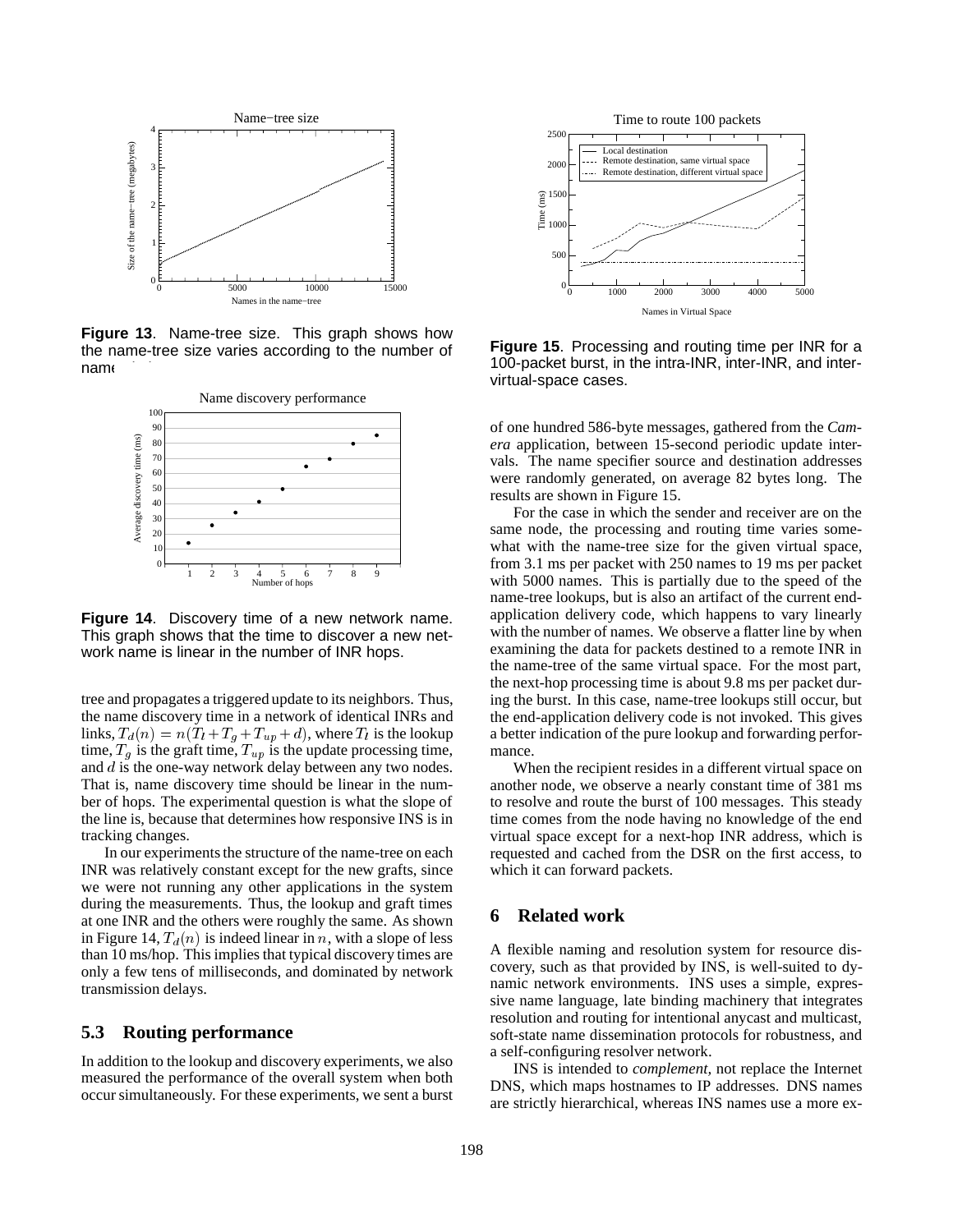pressive attribute-based language. Unlike DNS, name propagation in INS resembles a routing protocol, tuned to perform rapid updates. In INS, names originate from and are refreshed by applications that advertise them. This enables *fate sharing* [9] between names and the corresponding services—if a node providing a service crashes, it will also cease to announce that service. In DNS, resolvers form a static overlay network consisting of the client's nameserver, the root server, and the owner domain's nameserver to route and resolve requests, unlike the INS self-configuring overlay.

There has been some recent activity in service discovery for heterogeneous networks of devices. Sun's Jini [21] provides a framework for spontaneous distributed computing by forming a "federation of networked devices" over Java's Remote Message Invocation (RMI). Jini does not address how resource discovery will work in a dynamic environment or when services fail, and can benefit from INS as its resource discovery system. Universal plug-and-play [42] uses a subset of XML to describe resources provided by devices and, like Jini, can benefit from INS as a discovery system. The Service Location Protocol (SLP) [44, 33] facilitates the discovery and use of heterogeneous network resources using centralized Directory Agents. The Berkeley Service Discovery Service (SDS) [11] extends this concept with secure, authenticated communications and a fixed hierarchical structure for wide-area operation. Unlike Jini, SLP, and SDS, INS handles dynamism via late binding, provides intentional anycast and multicast services, has self-configuring resolvers, and does not rely on IP multicast to perform discovery.

Numerous attribute-based directory services have been proposed in the past. The X.500 distributed directory [7, 36] by the CCITT (now the ITU-T) facilitates the discovery of resources by using a single global namespace with decentralized maintenance. INS differs from X.500 in its goals and mechanisms to achieve responsiveness and expressiveness; INS enables late binding and uses soft-state name dissemination. The INS resolver network is also different from the static X.500 hierarchy. These differences arise from differences in our environment, which is a dynamic and mobile network with little pre-configured infrastructure.

In addition to the wealth of classical literature on naming in distributed systems (e.g., Grapevine [4], Global Name Service [23], etc.), there has been some recent research in wide-area naming and resolution. For example, Vahdat *et al.* [43] present a scheme for *ActiveNames,* which allow applications to define arbitrary computation that executes on names at resolvers. INS and ActiveNames share some goals in common, but differ greatly in how they achieve them. In particular, INS does not require mobile code, relying instead on a simple but expressive naming scheme to enable applications to express intent, and late binding to be responsive to change. In addition, INS implements a self-configuring resolver network based on network performance.

An early proposal to decouple names from object locations was described in a paper by O'Toole and Gifford [28], where they describe a content naming scheme and its application to Semantic File Systems [18]. Their design and application of content names is very different from ours, but the underlying philosophy is similar. The *Discover* system [39] is an HTTP-based document discovery system that uses *query routing* to forward a query to the servers that contain the result. Discover is document-centric and uses parallel processes to search servers and merge the results.

Oki *et al.* introduce the *Information Bus* [30] to allow applications to communicate by describing the subject of the desired data, without knowing who the providers are. Other projects with a similar flavor include Malan *et al.'s* Salamander [25] and Talarian's SmartSockets [40]. These use a flat naming scheme, do not support late binding, and have statically configured resolvers. The idea of separating names from network locations was also proposed by Jacobson in the context of multicast-based self-configuring Web caches [20]. Estrin *et al.* build on this, exploring a diffusionbased approach to data dissemination in sensor networks using data attributes to instantiate forwarding state at sensor nodes [15]. Our intentional naming scheme has some features in common with these proposals, but differs in the details of the resolution, late binding and name dissemination processes, as well as the overall resolver architecture.

Cisco's DistributedDirector [8] resolves a URL to the IP address of the "closest" server, based on client proximity and client-to-server link latency. Unlike INS, DistributedDirector is not a general framework for naming and resolution and does not integrate resolution and routing. Furthermore, each resolver is independent in DistributedDirector, whereas they form a cooperating overlay network in INS.

IBM's "T Spaces" [24] enable communication between applications in a network by providing a lightweight database, over which network nodes can perform queries. However, this system has been optimized for relatively static client-server applications rather than for dynamic peer-topeer communication, and uses a central database to maintain tuple mappings. Other architectures for object-oriented distributed computing are OMG's CORBA [29] and the ANSA Trading Service [13], where federated servers resolve client resolution requests.

Retaining network connectivity during mobility requires a level of indirection so that traffic to the mobile host can be redirected to its current location. Mobile IP [32] uses a Home Agent in the mobile host's home domain for this. With INS, the level of indirection to locate mobile services and users is obtained using the intentional naming system, since all traffic to the mobile service would go through the name resolution process. The tight integration of naming and forwarding enables continued network connectivity in the face of service mobility, and the decentralized INS architecture and name discovery protocols enhance robustness. A number of protocols for ad hoc or infrastructure-free routing have recently been proposed (e.g., [6]). These protocols, are essential to enable IP connectivity, but do not provide resource discovery functionality.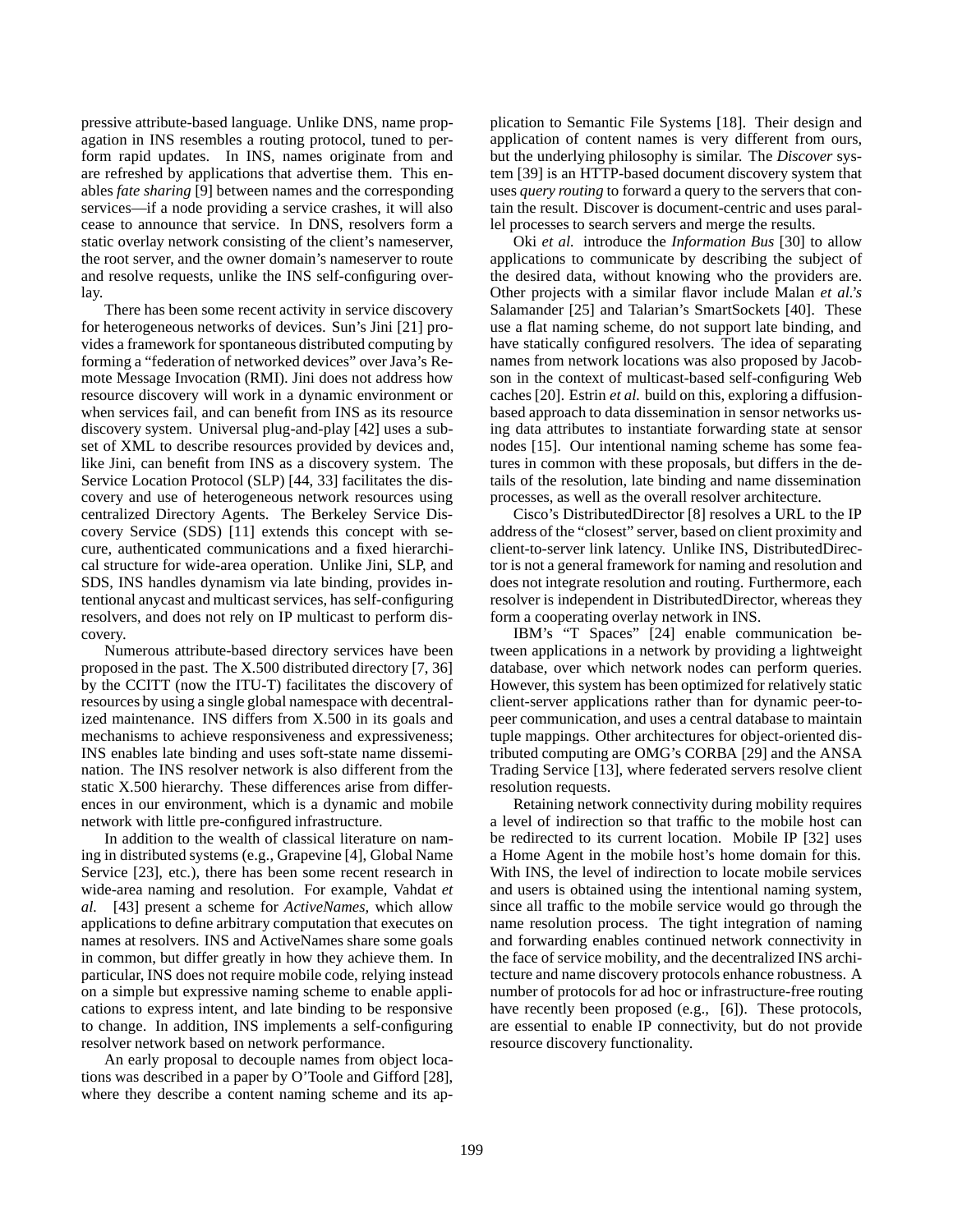## **7 Conclusions**

In this paper, we established the need for an intentional naming scheme, where applications describe *what* they are looking for, not *where* to find data. Our design goals were expressiveness, responsiveness, robustness and easy configuration. We presented the design, implementation and evaluation of an Intentional Naming System (INS) that meets these goals. INS uses a simple naming language based on attributes and values to achieve expressiveness, integrates name resolution and message routing to allow applications to be responsive to mobility and performance changes, uses periodic service advertisements and soft-state name dissemination protocols between replicated resolvers to achieve robustness, and deploys self-configuring name resolvers to ease configuration. The INS service model supports three types of resolution: early binding, where an application can obtain a list of IP addresses corresponding to a name, and two forms of late binding: intentional anycast and intentional multicast. Intentional anycast forwards a message to the "best" node satisfying a query while optimizing an application-controlled metric, and intentional multicast forwards a message to all names satisfying a query.

We presented the design and analysis of an efficient algorithm for name lookups and measurements of our implementation, which show that a Java implementation can perform between several hundred lookups per second (for complex name-specifiers) to a few thousand lookups per second. We evaluated the name discovery protocol and demonstrated that INS could disseminate information about new names in tens of milliseconds. We also measured the the processing time for name updates, analyzed the scaling bottlenecks, and found that namespace partitioning is a practical technique to improve the scalability of INS.

Our experience with INS has convinced us that using intentional names with late binding is a useful way of discovering resources in dynamic, mobile networks, and simplifies the implementation of applications. We emphasize that INS allows applications to efficiently track dynamic data attributes, because the choice of attributes to use in namespecifiers is completely under application-control. We therefore believe that INS has the potential to become an integral part of future device and sensor networks where decentralized, easily configurable resource discovery is essential.

There remain some important areas of research before the full benefits of INS can be realized. First, we need to carefully expand the set of supported operators in the resolution process, incorporating range matches in addition to exact matches of attributes and values. Second, the current INS architecture is intended for intra-domain deployment. We are actively developing a wide-area architecture to scale INS to wide-area networks. Third, the name discovery protocols need to be tuned to use bandwidth efficiently while disseminating names; some names are more ephemeral or more important than others, implying that all names must not be treated equally by the soft-state dissemination protocol [35]. And perhaps most importantly, we need to incorporate security mechanisms in the naming architecture before

a more wide-scale deployment. Ultimately, the benefits of INS are in facilitating the development of useful applications and services, and we are implementing more applications to demonstrate the benefits of INS and to characterize the class of applications that INS facilitates.

## **Acknowledgments**

This work was supported by a research grant from the NTT Corporation. We would like to thank Minoru Katayama and Ichizo Kogiku for their interest in this effort. We are grateful to John Guttag, Frans Kaashoek, and Suchitra Raman for useful suggestions on the design of INS, and to Dave Andersen, Frans Kaashoek, Barbara Liskov, Robert Morris, and Suchitra Raman for commenting on earlier drafts of this paper. This paper also benefited from the many comments of our "shepherd," Jean Bacon, as well as the SOSP reviewers.

### **References**

- [1] R. Bellman. On a routing problem. *Quarterly of Applied Mathematics, 16(1):87-90*, 1958.
- [2] T. Berners-Lee, R. Fielding, and H. Frystyk. *Hypertext Transfer Protocol–HTTP/1.0*. Internet Engineering Task Force, May 1996. RFC 1945 (http://www.ietf.org/rfc/ rfc1945.txt).
- [3] S. Bhattacharjee, M. Ammar, E. Zegura, V. Shah, and Z. Fei. Application-Layer Anycasting. In *Proc. IEEE INFOCOM*, pages 1388–1396, March 1997.
- [4] A. Birrell, R. Levin, R. Needham, and M. Schroeder. Grapevine: An exercise in distributed computing. *Comm. of the ACM*, 25(4):260–274, April 1982.
- [5] T. Bray, D. Hollander, and A. Layman. Namespaces in XML. http://www.w3.org/TR/1998/ WD-xml-names-19980327, March 1998. World Wide Web Consortium Working Draft.
- [6] J. Broch, D. Maltz, D. Johnson, Y. Hu, and J. Jetcheva. A Performance Comparison of Multi-Hop Wireless Ad Hoc Network Routing Protocols. In *Proc. ACM/IEEE MOBICOM*, pages 85–97, October 1998.
- [7] CCITT. *The Directory—Overview of Concepts, Models and Services*, December 1988. X.500 series recommendations, Geneva, Switzerland.
- [8] Cisco—Web Scaling Products & Technologies: Distributed-Director. http://www.cisco.com/warp/public/751/ distdir/, 1998.
- [9] D. Clark. The Design Philosophy of the DARPA Internet Protocols. In *Proc. ACM SIGCOMM*, pages 106–114, August 1988.
- [10] D. Clark, S. Shenker, and L. Zhang. Supporting Real-Time Applications in an Integrated Services Packet Network: Architecture and Mechanisms. In *Proc. ACM SIGCOMM*, pages 14–26, August 1992.